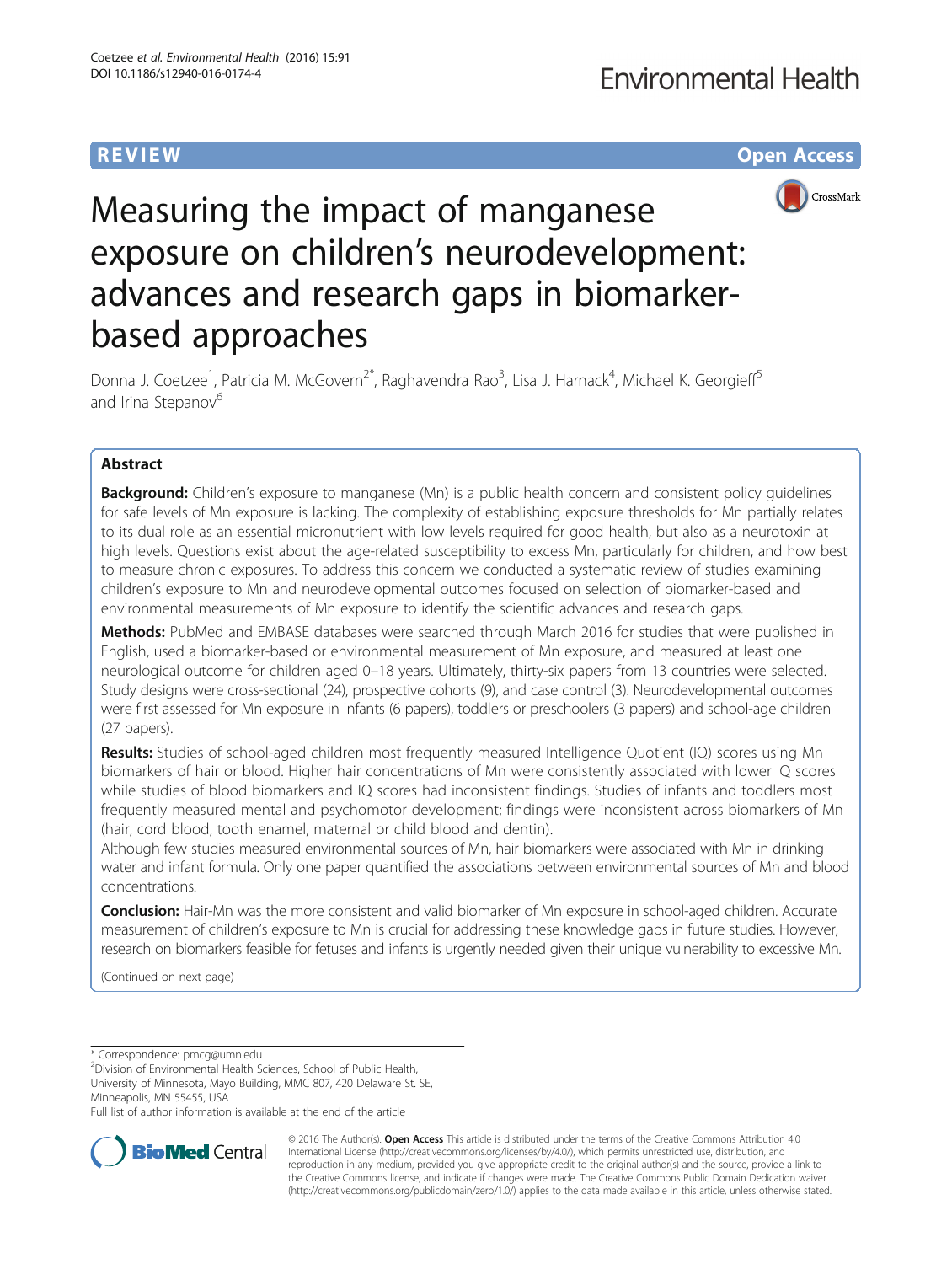#### (Continued from previous page)

Keywords: Manganese, Exposure biomarkers, Exposure measurement, Children's neurodevelopment

Abbreviations: ADHD, Attention deficit hyperactivity disorder; As, Arsenic; B-Mn, Blood biomarker of manganese; B-Pb, Blood biomarker of lead; CBC, Children's behavioral checklist; Cd, Cadmium; CHAMCOS, Center for Health Assessment of Mothers and Children of Salinas; CI, Confidence interval; cm, Centimeter; Cu, Copper; Fe, Iron; FeS, Iron sulfide; g, Gram; GM, Geometric mean; H.A., Health advisory; Hair-Fe, Hair biomarker of iron; Hair-Mn, Hair biomarker of manganese; Hair-Pb, Hair biomarker of lead; HD, Hyperkinetic disorder; Hg, Mercury; I.Q., Intelligence quotient; L, Liter; m3, Cubic meter; MDI, Mental Development Index, Bayley Scales of Infant Development; Mg, Magnesium; mg, Milligram; Mn, Manganese; NS, A statistically nonsignificant association; Pb, Lead; PDI, Psychomotor Development Index, Bayley Scales of Infant Development; PM10, Particulate matter with a diameter of 10 micrometers or less; PM2.5, Particulate matter less than 2.5 microns in width; SD, Standard deviation; SES, Socioeconomic status; WASI, Wechsler Abbreviated Intelligence Test; Water-Mn, Water as an environmental measure of manganese; WISC, Wechsler Intelligence Scale for Children; Zn, Zinc

#### Background

Neurodevelopmental disabilities exact a significant toll on children. The global burden of attention deficit hyperactivity disorder (ADHD)/hyperkinetic disorder (HD) was estimated at 5.3 % in 2006 with acknowledgement of the limitations of pooled national estimates [[1](#page-18-0)]. Recent prevalence estimates from the United States (U.S.) identify 4.9 million (8 %) children are learning disabled and another 5.9 million (9.5 %) have attention deficit disorder [\[2](#page-18-0)]. The number of U.S. children diagnosed with learning and behavioral problems has increased with time. From 1998–2000 through 2007–2009, the prevalence of ADHD among children aged 5–17 years grew from 6.9 % to 9.0 % [[3\]](#page-18-0). Smaller, subclinical decrements in brain function are more common than diagnosed disorders and such conditions may decrease children's academic success, disturb behavior, and diminish quality of life [[4\]](#page-18-0). These conditions are associated with a growing list of potential neurotoxicants including manganese (Mn). As with most divalent metals (e.g., iron, lead and cadmium), excessive environmental exposure to Mn adversely affects the brain function in adult humans and pre-clinical (animal) models of maternal-fetal dyads. The health implications for fetuses and infants are a concern given the propensity for Mn accumulation in tissue is higher during development [[5](#page-18-0)], and their rapidly developing brain may be at risk of injury at lower levels of Mn exposure, relative to older children and adults [[6](#page-18-0), [7](#page-18-0)]. However, the potential adverse effects of excessive levels of Mn on the infant brain are poorly understood. Manganese is an essential micronutrient that plays a critical role in normal growth and development, particularly for brain development [[8](#page-18-0)]. Humans need Mn in their daily diet because it is required for normal amino acid, lipid, protein, and carbohydrate metabolism [[6\]](#page-18-0). Mn deficiencies are considered rare because Mn is present in numerous commonly consumed food items such as seafood, nuts, spinach, and tea. However, overexposure to Mn is also detrimental to health. Accumulation of Mn in the brain results in neurotoxic effects. Neurons in their

early developmental stage are especially sensitive to the neurotoxic effects of Mn [[9](#page-18-0)]. Animal studies demonstrate that Mn uptake by the brain is higher in the pre-weaning period, relative to later ages. Exposure to excess Mn in the prenatal and postnatal periods leads to tissue Mn deposition in the striatum and hippocampus [\[5](#page-18-0), [7](#page-18-0)], brain regions that are important for cognitive function. Increased startle, hyperactivity, and learning and memory deficits are the functional consequences of exposure to excess Mn during development in rats [[7](#page-18-0), [10](#page-18-0)]. Some of these effects are long-term and persist into adulthood, despite the cessation of exposure to excess Mn [\[11](#page-18-0)]. Mn neurotoxicity is greater with combined prenatal and postnatal exposures than with exposure limited to either prenatal or postnatal period, and is mediated by altered neurotransmission, neuronal apoptosis and mismigration, excitotoxicity and oxidative stress [\[5\]](#page-18-0). In addition, Mn may indirectly affect brain function by altering tissue homeostasis of other divalent metals that are important for normal neurodevelopment, such as iron, by altering the expression of transporters that are common to all divalent metals [\[12\]](#page-18-0).

In adult humans, excess Mn may result in anxiety, learning and memory deficits, and motor impairment [[13, 14\]](#page-18-0). Inhalation of Mn is a long-standing concern for workers in the ferromanganese, iron and steel mining, welding and battery assembly industries that contain extremely high levels of Mn  $(>1-5)$  milligrams Mn/meter,<sup>3</sup> or mg Mn/m<sup>3</sup>) [[6\]](#page-18-0). Community exposures to Mn also exist and include air contaminants from industrial activities [[15](#page-18-0)], residential proximity to hazardous waste [\[16\]](#page-18-0) or ingestion of water with naturally occurring Mn [[17,](#page-18-0) [18](#page-19-0)]. Mn inhalation may bypass the biliary excretion mechanism and enter the brain through facilitated diffusion and active transport across the blood-brain barrier [\[19](#page-19-0)], or be passively transported from the olfactory bulb to the cerebral cortex [[20\]](#page-19-0), Mn has been considered to be less toxic when ingested than inhaled because adult humans regulate Mn absorption in the gastrointestinal tract and usually excrete excess Mn taken orally [[21\]](#page-19-0). However,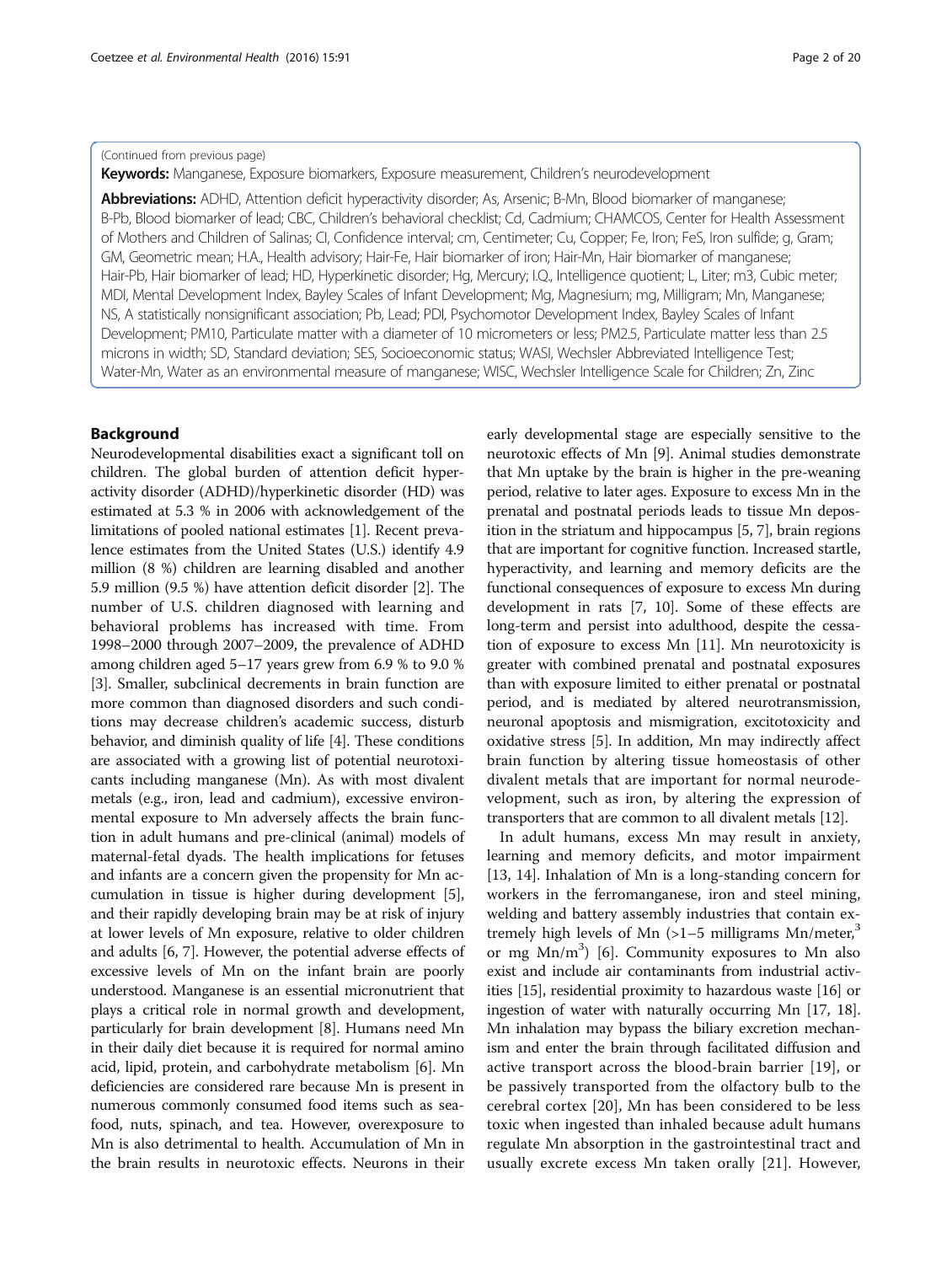infants' regulatory system is immature thus the risk of tissue Mn accumulation is greater for fetuses and infants [\[6](#page-18-0), [22](#page-19-0)] raising questions about a World Health Organization's (WHO) [\[23](#page-19-0)] decision to suspend guidelines addressing Mn concentrations in water [\[24](#page-19-0)].

The former WHO drinking water guideline of 400 micrograms/L for Mn was withdrawn in 2011 as unnecessary with an assertion that this health-based level was well above Mn concentrations normally found in drinking water [[23](#page-19-0)]. However, Frisbie and colleagues report that over 50 countries have drinking water or potential drinking-water supplies that contain a Mn concentration greater than 400 micrograms /L and argue that protective policy guidance is needed [[24](#page-19-0)]. The US Environmental Protection Agency (EPA) provides Health Advisory (HA) values for unregulated contaminants that may cause non-cancerous health effects. EPA has identified that a lifetime HA at 0.3 mg/L Mn in water is not expected to cause adverse neurological effects [[25](#page-19-0)]. While age-specific exposure limits are not available, for infants younger than 6 months, the lifetime HA of 0.3 mg/L Mn in water is recommended for acute exposures of 10 days, given concerns for differences in Mn content in human milk and formula and the possibility of a higher absorption and lower excretion in young infants [[25](#page-19-0)].

A rapidly growing body of literature reveals the complexity of the association between exposure to Mn and children's adverse neurodevelopmental outcomes given a child's age, developmental and nutritional status (e.g., hemoglobin levels). However, the levels, timing and duration of exposure at which these outcomes may occur, and the potential effect of various routes of exposure to Mn (e.g., drinking water, dietary practices and contaminated air or soil), are not well established. Furthermore, the mechanisms of Mn toxicity are poorly understood and are complicated by interactions with other toxic metals such as lead (Pb) [\[26](#page-19-0)–[28](#page-19-0)] and arsenic (As) [\[16,](#page-18-0) [29](#page-19-0), [30](#page-19-0)] and limited and inconsistent evidence of gender-specific neurological effects (generally greater effects in girls [[31](#page-19-0), [32\]](#page-19-0), but also found in boys) [\[33\]](#page-19-0). Accurate measurement of children's exposure to Mn is critical to address these knowledge gaps in future studies. Our paper examines the evidence for the association of Mn exposures to children's neurodevelopmental outcomes, focused on the contribution of biomarkers and environmental measures for elucidating the exposure-outcome relationship.

#### Methods

We identified studies using PubMed and EMBASE search engines in March of 2016. The searches were conducted by combining the results from a search on 'manganese' combined with the results from a strategy that used the concept of neurological outcomes including the following keywords: 'neurobehavioral manifestations' or

'intelligence' or 'child behavior' or 'child development' or 'psychomotor performance' or 'neuropsychological tests' or 'psychomotor disorders' or 'cognition' or 'intelligence test' or 'intelligence quotient.' The inclusion criteria were that the article was published in English and reported a study that measured both Mn exposure and a neurological outcome in humans aged 0–18 years. Any study that met the selection criteria, regardless of the publication date, was included in an initial phase of review. Measurements of Mn exposure varied including biomarkers and environmental sources; both types of exposure measurements were included. While various neurological outcomes were assessed, no limits were placed on the types of neurological outcomes examined.

#### Results

The searches returned 132 unique references. Fifty-six papers were outside the scope of this review because they were published in languages other than English, were review articles or meeting abstracts, had animal subjects, or did not include both a measure of Mn exposure and a neurological outcome. Abstracts were reviewed for the remaining 76 articles; ultimately 36 papers met all selection criteria and were included in this paper (Table [1](#page-3-0)).

Thirty six studies were conducted in thirteen countries investigating populations from the U.S. (six papers), Bangladesh and Mexico (five papers each), Brazil and South Korea (four papers each), Canada (three papers), Italy and China (two papers each), and France, Sweden, Taiwan, the United Kingdom and Uruguay (one paper each). Study designs were primarily cross-sectional  $(N = 24)$ , and less frequently, prospective cohorts  $(N = 9)$ , and case control  $(N = 3)$ , although Collipp et al. [[34\]](#page-19-0) augmented the primary cross-sectional study with a secondary case control study (which is not included in the count of study designs). Sample sizes ranged from 16 (cases only) to 1,588 with approximately 7,639 children in total (except for children classified as controls in the case-control studies). Ten studies enrolled newborns. The ages at which neurodevelopmental outcomes were first assessed in relation to Mn exposure included infants (6 papers), toddlers or preschoolers (3 papers) and school-age children (27 papers). Exposure was more frequently measured with biomarkers (33 papers) than environmental samples (13 papers), (Table [1](#page-3-0)).

#### Neurodevelopmental outcomes

Studies examining the potential for the adverse impact of Mn on neurological outcomes most frequently assessed measures of IQ [[15](#page-18-0)–[18, 26, 30](#page-19-0)–[32, 35](#page-19-0)–[41](#page-19-0)], infant and toddler development [[27, 28, 42](#page-19-0)–[46](#page-19-0)], motor skills [[33, 39](#page-19-0), [47](#page-19-0)–[49](#page-19-0)], attention deficit and hyperactivity disorder [[39](#page-19-0)–[41](#page-19-0), [50](#page-19-0), [51](#page-19-0)], attention [[36, 43, 52](#page-19-0), [53](#page-19-0)]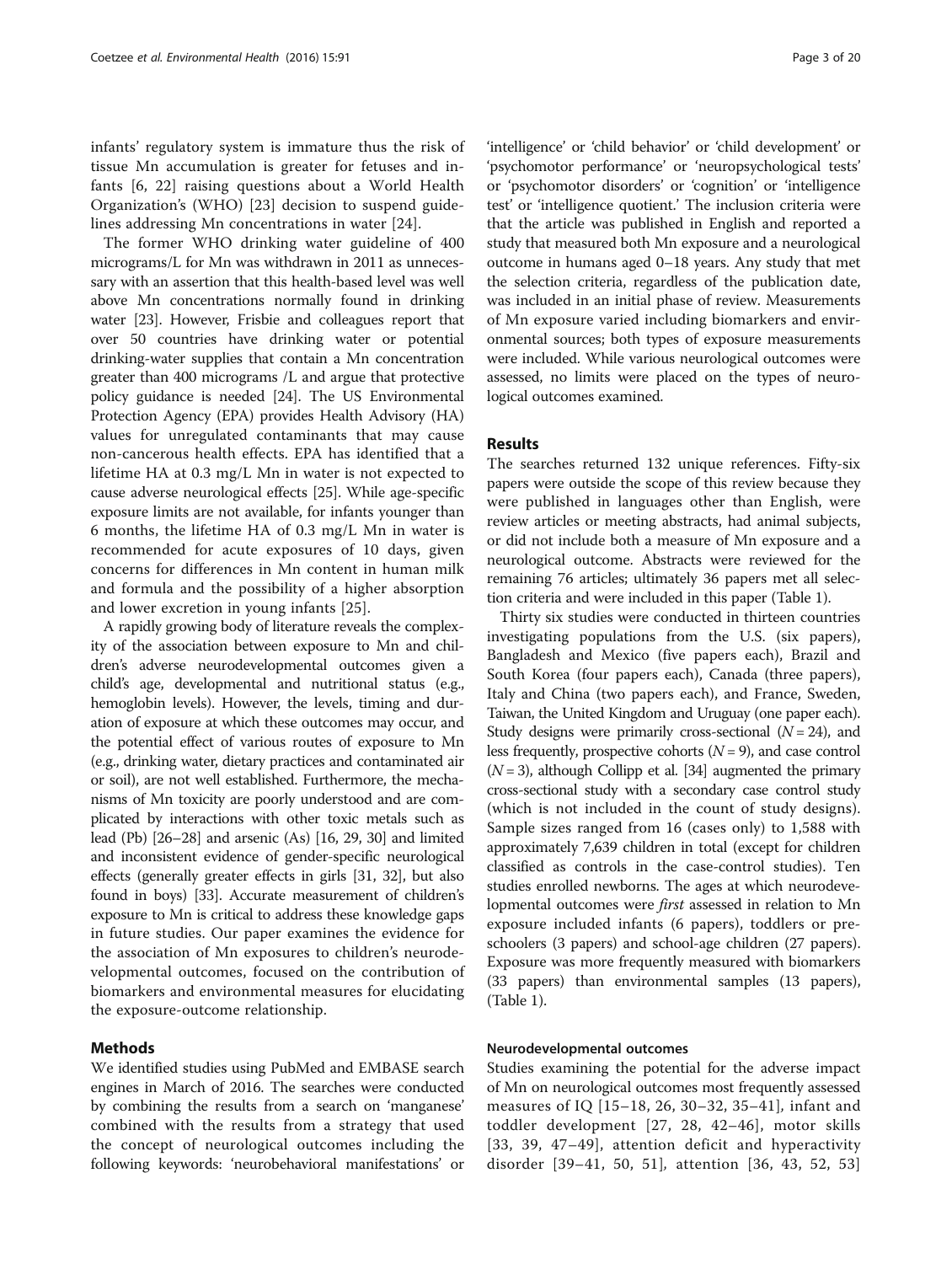<span id="page-3-0"></span>

| Table 1 Summary of study characteristics |                                                                |                          |                                                                                 |                                                 |                                                                                      |                                  |                                                                                                                                                                                                                                                                                                                                                                                                                                                              |
|------------------------------------------|----------------------------------------------------------------|--------------------------|---------------------------------------------------------------------------------|-------------------------------------------------|--------------------------------------------------------------------------------------|----------------------------------|--------------------------------------------------------------------------------------------------------------------------------------------------------------------------------------------------------------------------------------------------------------------------------------------------------------------------------------------------------------------------------------------------------------------------------------------------------------|
| Date of Publication<br>Study Author      | Country                                                        | Study design             | Study Population                                                                | Sample size                                     | Environ-mental Mn<br>Measure                                                         | Biomarker<br>Measure             | Neurodevelopmental Outcome                                                                                                                                                                                                                                                                                                                                                                                                                                   |
| Barlow et al<br>$(1983)$ $[62]$          | Kingdom<br>United                                              | Case control             | $\leq$ 16 years<br>Children:                                                    | (65 controls)<br>68 exposed                     | None measured                                                                        | Нāіr                             | Diagnosis of hyperactivity by personal<br>physicians, child psychiatrists and<br>social workers                                                                                                                                                                                                                                                                                                                                                              |
| Collipp et al.<br>(1983) [34]            | Long Island,<br>New York,<br>US                                |                          | Cross-sectional Infants and children<br>$\leq 4$ years                          | $\overline{C}$                                  | Infant formula                                                                       | Hair                             | No health outcome                                                                                                                                                                                                                                                                                                                                                                                                                                            |
|                                          |                                                                | Case control             | children and controls<br>Learning disabled<br>$7-10$ years                      | children; (44 controls)<br>16 learning disabled |                                                                                      | TieH                             | Learning disability for 7-10 year olds<br>interview, and neurological exam)<br>(parent and teacher reports, child                                                                                                                                                                                                                                                                                                                                            |
| Takser et al.<br>$(2003)$ [43]           | Paris, France                                                  | Prospective              | Mother-infant pairs<br>followed until 6 years                                   | 247 mother- infant pairs,<br>100 after 6 years) | None measured                                                                        | Hair, cord<br>placenta<br>blood, | (Brunet-Lézine development quotient<br>Attention, nonverbal memory, hand<br>skills, general psychomotor indices<br>Cognitive Index at 3 and 6 years)<br>at 9 months), (McCarthy General                                                                                                                                                                                                                                                                      |
| Wasserman et al.<br>$(2006)$ $[18]$      | Bangladesh<br>Araihazar                                        | Cross sectional          | $9.5 - 10.5$ years<br>Children                                                  | 142                                             | Well water                                                                           | Blood                            | IQ (Wechsler Intelligence Scale for<br>Children, WISC-III)                                                                                                                                                                                                                                                                                                                                                                                                   |
| Wright et al<br>$(2006)$ $[16]$          | Miami, OK,<br>US                                               | Cross sectional Children | $11 - 13$ years                                                                 | $\overline{31}$                                 | site (Pb, Zn, Mn, Cd)<br>Not measured, but<br>location coexisted<br>with a Superfund | Hair                             | of story memory (Wide Range Assessment<br>Verbal Learning Test-Children; Behavioral<br>Rating Inventory of Executive Functions<br>Depression Inventory, and the Behavior<br>of Language Fundamentals; California<br>Assessment System for Children; tests<br>receptive scales of Clinical Evaluation<br>of Memory and Learning); Children's<br>Assessment of Visual Motor Ability;<br>Intelligence or WASI); Wide Range<br>IQ (Wechsler Abbreviated Scale of |
| Bouchard et al.<br>$(2007)$ $[17]$       | Québec,<br>Canada                                              | Cross sectional          | $6 - 15$<br>Children<br>years                                                   | 46                                              | Well water                                                                           | TieH                             | Revised Conners Teachers' and Parents'<br>Hyperactivity, oppositional behavior,<br>cognitive problems, inattention,<br>Rating Scales)                                                                                                                                                                                                                                                                                                                        |
| Ericson et al.<br>$(2007)$ [52]          | United<br>States                                               | Prospective              | Child Care and Youth<br>NICHD Study of Early<br>Development who<br>shed a tooth | 27                                              | None measured                                                                        | enamel<br>Tooth                  | and attention problems (Children Behavior<br>Test), and total, internalizing, externalizing<br>impulsive error score (Children's Stroop<br>Toy Task), sustained attention (Mirsky<br>Behavioral disinhibition (Forbidden<br>Continuous Performance Test),<br>Checklist)                                                                                                                                                                                      |
| (2009) [26]<br>Kim et al.                | South Korea<br>Yeoncheon,<br>Seongnam,<br>Ulsan, and<br>Seoul, | Cross sectional Children | 8-11 years                                                                      | 261                                             | None measured                                                                        | Blood                            | Educational Development Institute-Wechsler<br>Q including vocabulary, arithmetic, picture<br>arrangement and block design (Korean<br>Intelligence Scales)                                                                                                                                                                                                                                                                                                    |
|                                          |                                                                | Prospective              |                                                                                 | 448                                             | None measured                                                                        | Blood                            |                                                                                                                                                                                                                                                                                                                                                                                                                                                              |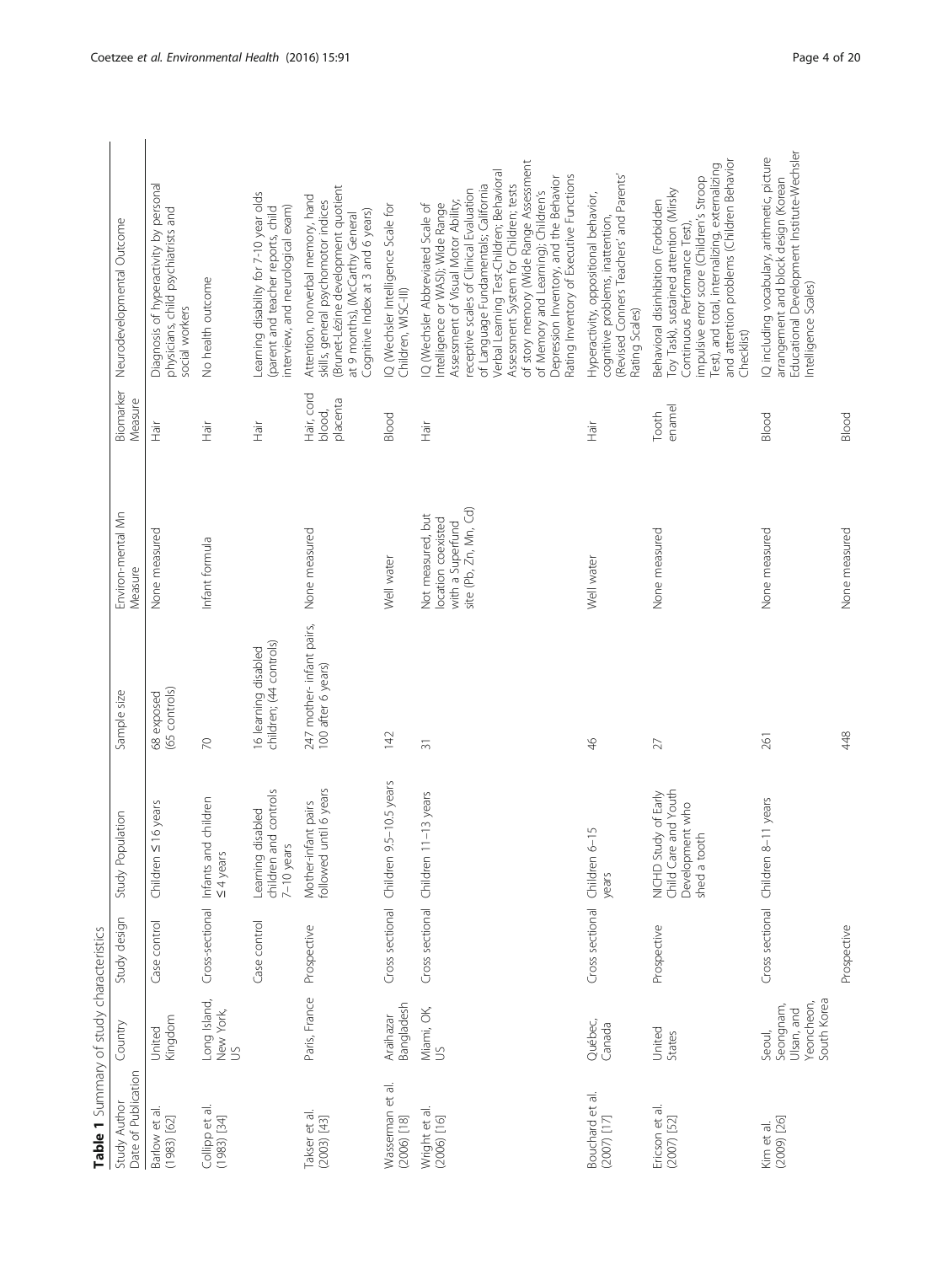| Claus Henn et al.<br>(2010) [44]               | Mexico City,<br>Mexico                 |                          | Children enrolled at<br>or before birth and<br>through<br>followed<br>age 3 |                                       |                                                                                                                                                        |                          | Mental Development Index (MDI) and the<br>(Bayley Scales of Infant Development-II)<br>Psychomotor Development Index (PDI)                                                                   |
|------------------------------------------------|----------------------------------------|--------------------------|-----------------------------------------------------------------------------|---------------------------------------|--------------------------------------------------------------------------------------------------------------------------------------------------------|--------------------------|---------------------------------------------------------------------------------------------------------------------------------------------------------------------------------------------|
| Riojas-Rodriguez<br>et al. (2010) [31]         | Hidalgo,<br>Mexico                     | Cross sectional          | Children 7-11 years                                                         | 79 (93 controls)                      | None measured                                                                                                                                          | blood<br>Hair,           | IQ (WISC-Revised)                                                                                                                                                                           |
| $\overline{5}$<br>Bouchard et<br>$(2011)$ [32] | Québec,<br>Canada                      | Cross sectional          | Children 6-13 years                                                         | 362                                   | Water, diet                                                                                                                                            | Hair                     | IQ (WASI)                                                                                                                                                                                   |
| Hernández-Bonilla<br>et al. (2011) [48]        | Hidalgo,<br>Mexico                     | Cross sectional          | Children 7-11 years                                                         | 100 exposed<br>(95 controls)          | Reference Concentration<br>exceed 2006 US EPA<br>(median $0.10$ g/m <sup>3</sup> )<br>airborne Mn levels<br>Prior studies show<br>$(0.05 \ \mu g/m^3)$ | blood<br>Hair,           | Motor function: grooved pegboard, finger<br>tapping, and Santa Ana test                                                                                                                     |
| Khan et al.<br>(2011) [29]                     | Bangladesh<br>Araihazar                |                          | Cross sectional Children 8-11 years                                         | 201                                   | Water                                                                                                                                                  | Blood                    | Child behaviors including internalizing and<br>externalizing subscales and a total score<br>(TRF Achenbach System of Empirically<br>Based Assessment)                                       |
| et al. (2011) [35]<br>Menezes-Filho            | Salvador,<br>Brazil                    |                          | Cross sectional Children 6-12 years                                         | 83                                    | None measured                                                                                                                                          | blood<br>Hair,           | IQ (WISC - III)                                                                                                                                                                             |
| Parvez et al<br>$[2011]$ $[49]$                | Bangladesh<br>Araihazar                | Cross sectional          | Children 8-11 years                                                         | 303                                   | Drinking water                                                                                                                                         | toenails<br>Blood,       | coordination of hands and fingers and arms<br>and hands, body coordination, strength and<br>Motor function (Bruininks-Oseretsky Test)<br>including total score and subscales for<br>agility |
| $(2012)$ [58]<br>Khan et al                    | Bangladesh<br>Araihazar                | Cross sectional          | Children 8-11 years                                                         | 840                                   | Water                                                                                                                                                  | measured<br>None         | Academic achievement from nationwide<br>exams in math and language                                                                                                                          |
| Wasserman et al.<br>$(2011)$ [30]              | Bangladesh<br>Araihazar                | Cross sectional          | Children ages 8-11 years                                                    | 299                                   | Well water                                                                                                                                             | Blood                    | IQ, (WISC-IV) including verbal comprehension,<br>perceptual reasoning, working memory,<br>processing speed, and full scale scores                                                           |
| Claus Henn et al.<br>(2012) [27]               | Mexico City,<br>Mexico                 | Prospective              | prenatally; followed<br>Children enrolled<br>to 36 months                   | 455                                   | None measured                                                                                                                                          | Blood                    | Bayley Scales of Infant Development-II (MDI<br>and PDI)                                                                                                                                     |
| Lucchini, Zoni,<br>et al. (2012) [41]          | Valamonica<br>and Garda<br>Lake, Italy | Cross sectional          | $1 - 14$ years<br>Children                                                  | 299                                   | PM10, soil                                                                                                                                             | blood,<br>urine<br>Hair, | Q (WISC-III) including the overall, verbal and<br>performance scores), and behavior (Conners-<br>Wells' Adolescent Self-Report Scale Long<br>Form)                                          |
| Lucchini, Guazzetti<br>et al. (2012) [33]      | Valamonica<br>and Garda<br>Lake, Italy | Cross sectional Children | $1-14$ years                                                                | $(157 \text{ control})$<br>54 exposed | PM10, soil, tap water,<br>diet                                                                                                                         | Blood<br>Hair,           | including hand dexterity, odor identification<br>Motor coordination (Luria Nebraska Battery)<br>and tremor intensity                                                                        |
| Bhang et al.<br>(2013) [40]                    | South Korea                            |                          | Cross-sectional Children 8-11 years                                         | 1005                                  | None measured                                                                                                                                          | Blood                    | Color-Word Test, Children's Color Trails Test,<br>IQ (WASI), ADHD Diagnostic System, Stroop<br>Evaluation Scale, Child Behavioral Checklist<br>ADHD Rating Scale, Learning Disability       |

Table 1 Summary of study characteristics (Continued) **Table 1** Summary of study characteristics (Continued)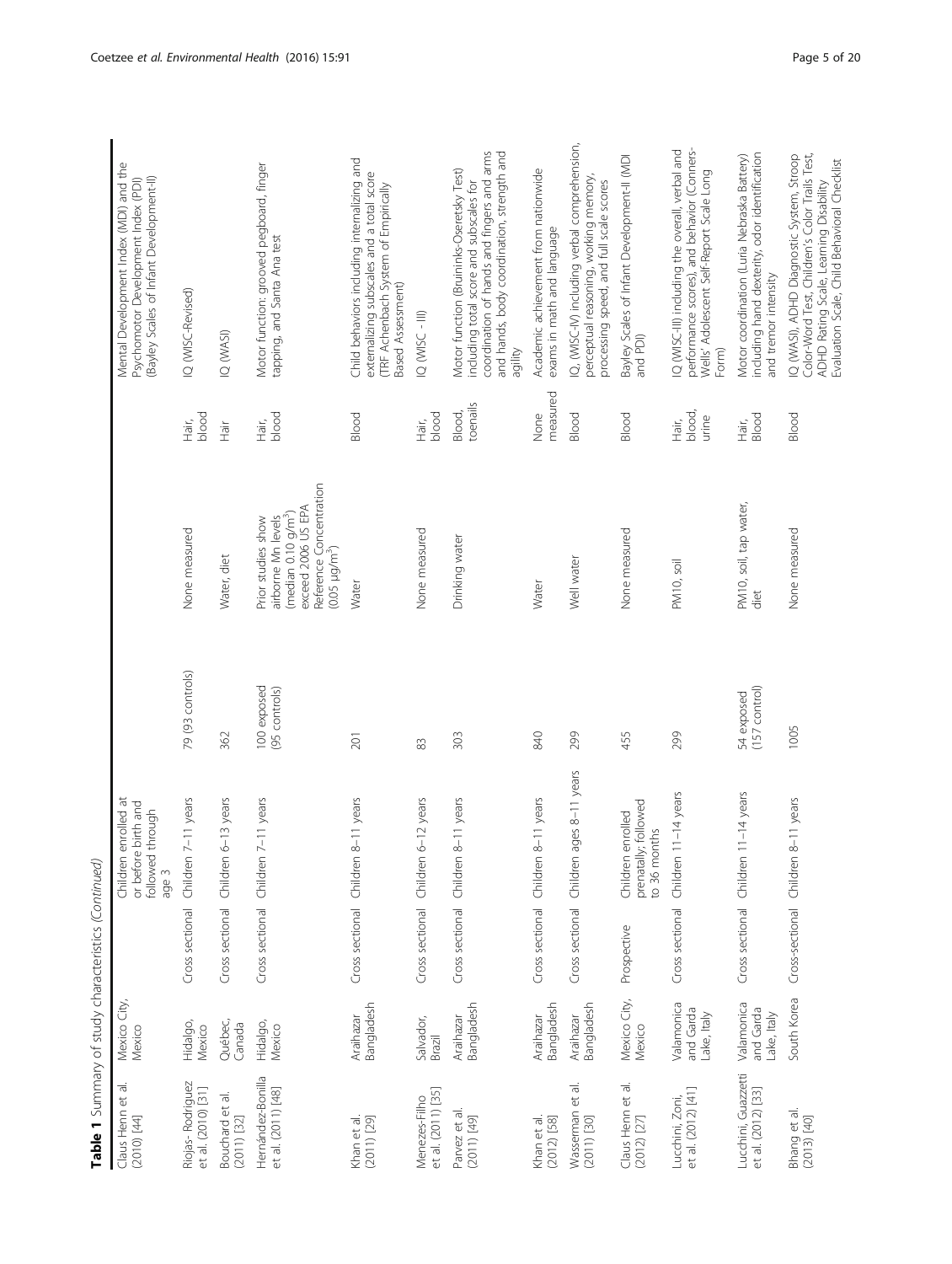|                                      |                                                |                    |                                                                    |                                                                                            |                                                                                                          |                                                               | and the Diagnostic Interview Schedule for<br>Children-IV                                                                                                                                             |
|--------------------------------------|------------------------------------------------|--------------------|--------------------------------------------------------------------|--------------------------------------------------------------------------------------------|----------------------------------------------------------------------------------------------------------|---------------------------------------------------------------|------------------------------------------------------------------------------------------------------------------------------------------------------------------------------------------------------|
| et al. (2013) [54]<br>Torres-Agustín | Hidalgo,<br>Mexico                             |                    | Cross sectional Children 7-11 years                                | 79 (95 control)                                                                            | PM10, soil                                                                                               | Blood<br>Hair,                                                | recall, recognition accuracy and immediate<br>Memory and learning (Children's Auditory<br>curve and level, immediate and delayed<br>Verbal Learning Test) including learning<br>memory span          |
| $(2013)$ $[28]$<br>Lin et al.        | Taiwan<br>Taipei,                              | Prospective        | Mother-Infant pairs<br>in the Taiwan Birth<br>Panel                | (pairs)<br>230                                                                             | measured<br>None                                                                                         | blood<br>Cord                                                 | Development (Comprehensive Developmental<br>cognitive, language, motor, gross motor, fine<br>Inventory for Infants and Toddlers) global,<br>motor, social, self-help, and behavioral<br>development. |
| Carvalho et al.<br>$(2014)$ [36]     | Simões-Filho<br>Bahia, Brazil<br>district,     | sectional<br>Cross | $7-12$ years<br>Children                                           | $\approx$                                                                                  | measured; participants lived<br>near a ferromanganese<br>alloy plant<br>None                             | Hair                                                          | IQ (WISC-III), short-term, and working memory.<br>(Wisconsin Card Sorting Test, WCST-64) and<br>sustained attention problem solving<br>sustained attention (TAVIS-III)                               |
| et al. (2014) [53]<br>Menezes-Filho  | Bahia, Brazil<br>Salvador,                     | sectional<br>Cross | $7-12$ years<br>Children                                           | $\approx$                                                                                  | None measured, but airborne<br>proximity to ferromanganese<br>exposure from residential<br>plant         | blood<br>Hair,                                                | Internalizing and externalizing behaviors, and<br>attention problems (Children's Behavioral<br>Checklist)                                                                                            |
| Oulhote et al.<br>$(2014)$ $[47]$    | Quebec,<br>Canada                              | sectional<br>Cross | $6-13$ years<br>Children                                           | 375                                                                                        | Tap water, water consumption Hair                                                                        |                                                               | Learning Test-Children's Version), Connors<br>Continuous Performance Test II, Version 5,<br>Digit Span, Santa Ana Test, manual finger<br>Memory and learning (California Verbal<br>tapping           |
| (2014) [46]<br>Rink et al.           | Montevideo,<br>Venbnun                         | sectional<br>Cross | 14-45 months old                                                   | $\otimes$                                                                                  | None measured                                                                                            | Нäіr                                                          | cognitive, language, fine and gross motor<br>Bayley Scales of Infant Development-III,<br>abilities                                                                                                   |
| Yang, et al.<br>(2014) [57]          | Shangai,<br>China                              | Prospective        | Mother-infant pairs                                                | 933                                                                                        | None measured                                                                                            | blood<br>Cord                                                 | Neonatal Behavioral Neurological Assessment                                                                                                                                                          |
| Chung et al.<br>(2015) [42]          | Seoul, Ulsan<br>South Korea<br>Cheonan,<br>pue | Prospective        | Maternal - infant pairs<br>recruited prenatally                    | postpartum and followed<br>232 mother- infant pairs<br>assessed at 6 months<br>for 3 years | None reported                                                                                            | Maternal<br>blood                                             | Bayley Scales of Infant Development                                                                                                                                                                  |
| et al. (2015) [37]<br>do Nascimento  | do Sul, Brazil<br>Rio Grande                   | sectional<br>Cross | $6-12$ years<br>Children                                           | $\odot$                                                                                    | Tap water                                                                                                | blood<br>Hair,                                                | Nonverbal IQ (Raven's Colored Progressive<br>Matrices)                                                                                                                                               |
| Gunier et al.<br>$(2015)$ [45]       | California, US<br>Salinas<br>Valley,           | Prospective        | from prenatal cohort;<br>followed to 7 years<br>Children recruited | 193 (postnatal)<br>197 (prenatal)                                                          | and 'take home'exposures<br>Residential proximity to<br>agricultural use of Mn-<br>containing fungicides | (pre-and<br>postnatal<br>incisors)<br>dentin<br>Teeth<br>from | Cognitive abilities, fine and gross motor<br>coordination (Bayley's Scales of Infant<br>Development)                                                                                                 |
| Haynes et al.<br>$(2015)$ $[15]$     | Marietta,<br>Ohio, US                          | sectional<br>Cross | 7-9 years<br>Children                                              | 404                                                                                        | associated with residential<br>None reported; PM2.5                                                      | blood<br>Hair,                                                | IQ (WISC-IV), including perceptual reasoning,<br>processing speed, working memory and<br>verbal comprehension                                                                                        |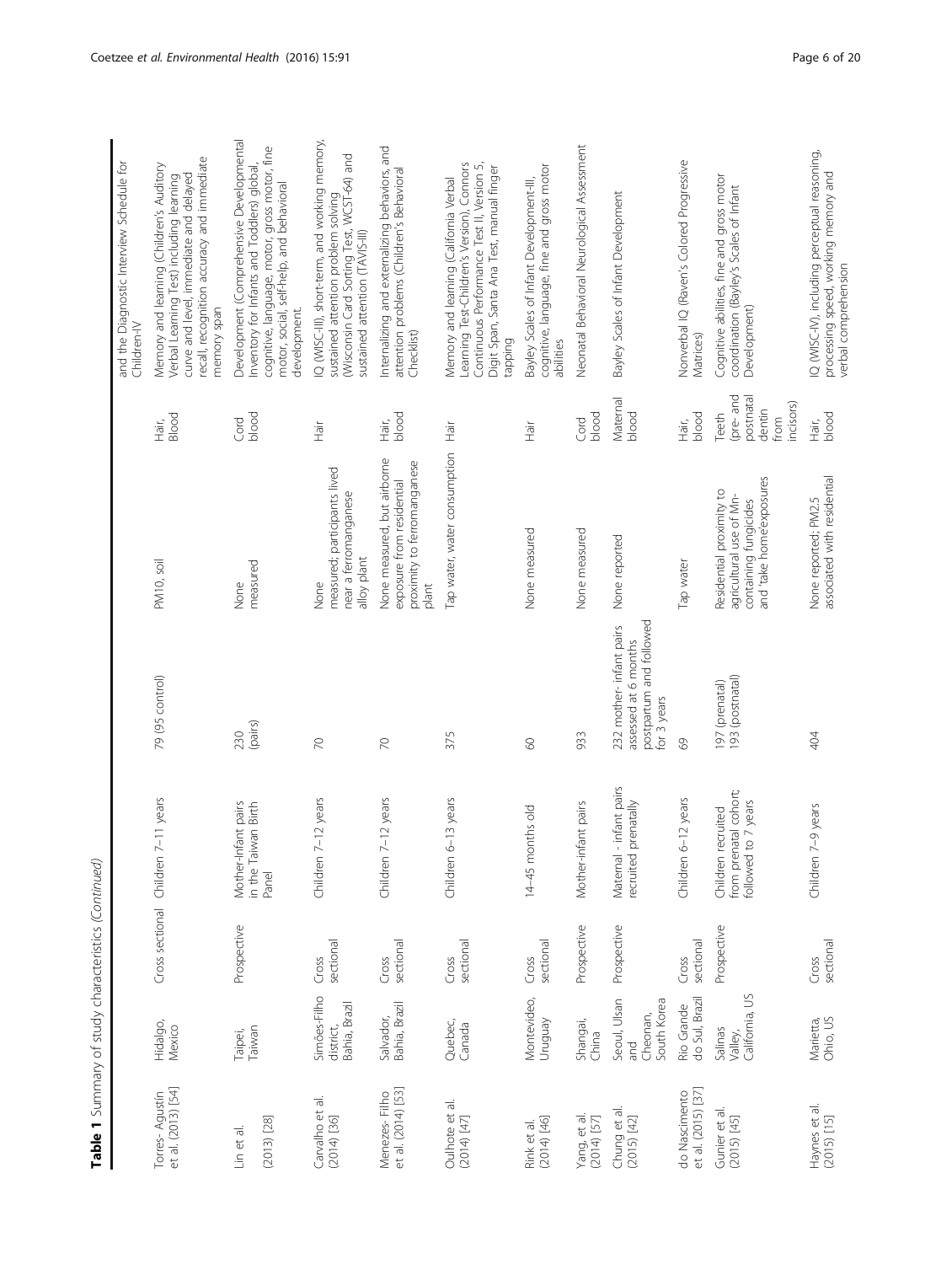|                                          | Behavior including internalizing, externalizing<br>reasoning, working memory and processing<br>(VVISC-IV), verbal comprehension, perceptual<br>speed and full-scale score; visuospatial and<br>Continuous Performance Test II, Version 5)<br>including finger tapping and pegboard at<br>age 7, and subtests of the Luria Nebraska<br>and hyperactivity (Behavioral Assessment<br>System for Children; Conners' Attention<br>accuracy and impulse control (Connors'<br>Deficit Hyperactivity Disorder; Statistical<br>Designs) verbal learning and memory<br>verbal memory (NEPSY II Memory for<br>Manual of Mental Disorders, DSM-IV),<br>Motor including fine motor dexterity<br>Cognition and memory including IQ<br>Vlotor Battery, at ages 9 and 10.5<br>abilities (CAVLT-II) | Manual of Mental Disorders, DSMMD-III, IV)<br>ADHD diagnosis (Diagnostic and Statistical | DSMMD-IV, Kiddie-Schedule for Affective<br>Disorders and Schizophrenia-Present and<br>Lifetime Version and other tests<br><b>ADHD</b> diagnosis | IQ (Combined Raven Test<br>modified in China)                                                                                                                |
|------------------------------------------|------------------------------------------------------------------------------------------------------------------------------------------------------------------------------------------------------------------------------------------------------------------------------------------------------------------------------------------------------------------------------------------------------------------------------------------------------------------------------------------------------------------------------------------------------------------------------------------------------------------------------------------------------------------------------------------------------------------------------------------------------------------------------------|------------------------------------------------------------------------------------------|-------------------------------------------------------------------------------------------------------------------------------------------------|--------------------------------------------------------------------------------------------------------------------------------------------------------------|
|                                          | pre-and<br>postnatal<br>ncisors)<br>dentin<br>Teeth<br>from                                                                                                                                                                                                                                                                                                                                                                                                                                                                                                                                                                                                                                                                                                                        | serum<br>Cord                                                                            | ゴeH                                                                                                                                             | Blood                                                                                                                                                        |
| proximity to a ferromanganese<br>efinery | Residential proximity to<br>agricultural use of Mn-<br>containing fungicides                                                                                                                                                                                                                                                                                                                                                                                                                                                                                                                                                                                                                                                                                                       | measured<br>None                                                                         | measured<br>None                                                                                                                                | outdoor air (< $0.0035$ mg/ m <sup>-3</sup><br>concentrations in surface<br>soil: 27.7 mg/kg, <sup>-1</sup> and<br>Mean community Pb<br>undetected levels in |
|                                          | 244 (postnatal)<br>248 (prenatal)                                                                                                                                                                                                                                                                                                                                                                                                                                                                                                                                                                                                                                                                                                                                                  | 166 (case-control pairs)                                                                 | 40 cases (43 controls)                                                                                                                          | 46                                                                                                                                                           |
|                                          | prenatally provided<br>shed teeth starting at<br>7–9 years, followed to<br>10.5 years<br>Children enrolled                                                                                                                                                                                                                                                                                                                                                                                                                                                                                                                                                                                                                                                                         | Children born 1987 to<br>2000 diagnosed with<br>ADHD 5-17 years;<br>controls<br>matched  | ADHD cases referred<br>6-16 years,<br>post-diagnosis<br>Children,                                                                               | with natural environmenta<br>8-12 years<br>ead exposure<br>Children,                                                                                         |
|                                          | Prospective                                                                                                                                                                                                                                                                                                                                                                                                                                                                                                                                                                                                                                                                                                                                                                        | control<br>Case                                                                          | control<br>Case                                                                                                                                 | sectional<br>Cross                                                                                                                                           |
|                                          | Salinas<br>Valley,<br>California,<br>US                                                                                                                                                                                                                                                                                                                                                                                                                                                                                                                                                                                                                                                                                                                                            | Malmö,<br>Sweden                                                                         | Seoul,<br>South<br>Korea                                                                                                                        | Jiangsu,<br>China                                                                                                                                            |
|                                          | $(2015)$ [39]<br>Mora et al.                                                                                                                                                                                                                                                                                                                                                                                                                                                                                                                                                                                                                                                                                                                                                       | $(2015)$ [50]<br>Ode et al.                                                              | Shin et al.<br>(2015) [51]                                                                                                                      | Sun et al.<br>(2015) [38]                                                                                                                                    |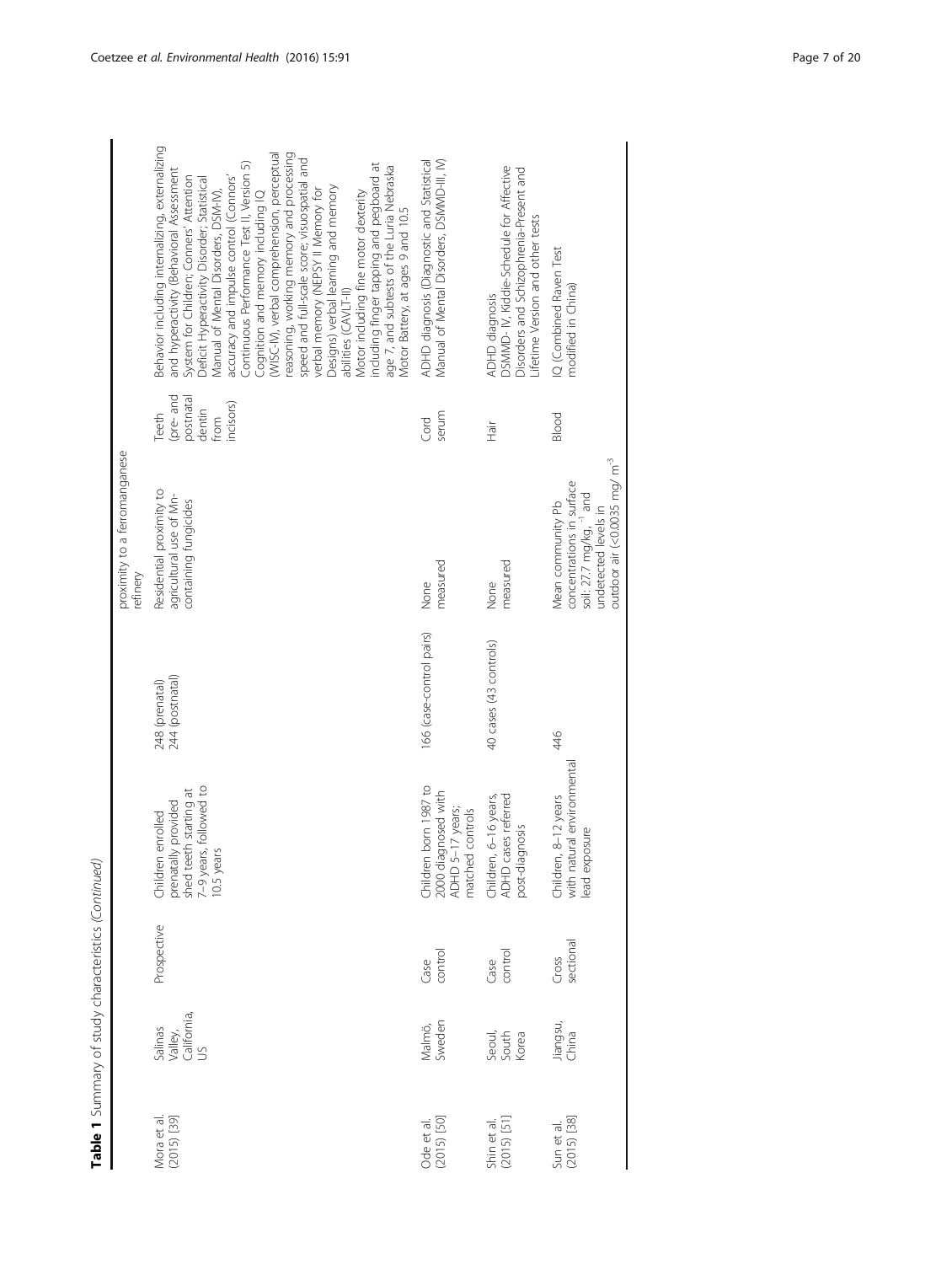memory [[15](#page-18-0), [16](#page-18-0), [30](#page-19-0), [31, 36, 39, 43, 54](#page-19-0)] and behavioral problems [[16, 17,](#page-18-0) [29, 39](#page-19-0), [40](#page-19-0), [52, 53\]](#page-19-0).

IQ was most frequently studied among children ages 7–14 years [[15, 16,](#page-18-0) [18](#page-19-0), [26](#page-19-0), [30](#page-19-0)–[32, 35, 36](#page-19-0), [38](#page-19-0)–[41](#page-19-0)] with the Wechsler Intelligence Scale for Children (WISC), consistent with its design for children ages 6 to 16 years and 11 months, using both full-scale IQ (global intelligence) and specific (verbal or performance) scores [[55\]](#page-19-0). Study findings varied across study designs. Lower full-scale IQ scores were associated with increased concentrations of Mn in six studies investigating IQ as the only neurodevelopmental outcome [\[15](#page-18-0), [26, 30, 32, 35](#page-19-0), [37\]](#page-19-0) and in three additional studies evaluating several neurological outcomes [[16](#page-18-0), [31, 36](#page-19-0)]. However, six studies did not report a significant association between IQ and Mn including studies only measuring IQ [[18, 31, 35](#page-19-0), [38](#page-19-0)] and one measuring additional outcomes [\[41](#page-19-0)]. In contrast to the former studies, Mora et al. examined several neurological outcomes and reported a positive association between postnatal Mn concentrations and IQ only for boys [[39\]](#page-19-0).

Motor function was measured in children 7 to 14 years and measures included grooved pegboard (a manipulative dexterity test), finger tapping [[33, 39](#page-19-0), [46, 47\]](#page-19-0), the Santa Ana test which assesses manual dexterity and motor coordination [\[47, 48\]](#page-19-0), the Bruininks – Oseretsky test which evaluates gross and fine motor functioning [[49\]](#page-19-0), the Aiming Pursuit test of hand dexterity [[33\]](#page-19-0) and subtests of motor coordination from the Luria Nebraska Battery [\[33](#page-19-0)]. Findings varied by study design and measures of outcomes. Mora et al. found higher concentrations of prenatal and postnatal Mn was associated with improved motor outcomes, but only in boys [\[39\]](#page-19-0). Oulhote et al. reported a significant association between intake of water-Mn and poorer motor function [\[47](#page-19-0)]. Hernández-Bonilla et al. reported a subtle, negative association of Mn with specific areas of motor speed and coordination [[48\]](#page-19-0). Lucchini et al. reported higher Mn levels associated with poorer motor coordination and hand dexterity, and increased tremor intensity [\[33\]](#page-19-0). In contrast to the preceding studies, Parvez et al. did not find associations between Mn and motor function [[49\]](#page-19-0).

Among toddlers and infants ages 1 to 42 months the Bayley Scales of Infant Development (BSID-II) [[56\]](#page-19-0) were most frequently used to measure mental and psychomotor development [\[27](#page-19-0), [42](#page-19-0), [44, 46, 47](#page-19-0)]. A significant, inverted U-shaped association between Mn and development scores was reported in two studies. Chung et al. reported a dose-response relationship with both lower and higher concentrations of Mn associated with poorer Mental Development Index (MDI) and Psychomotor Development Index (PDI) scores in 6 month old infants [[42\]](#page-19-0). Claus Henn et al. found an association between concurrent MDI scores at 12 (but not 24) months of

age, but no association for PDI scores at either time period [\[44](#page-19-0)]. Two additional studies reported significant interactions of Mn and development scores by sex. A significant interaction of postnatal Mn exposures and poorer 6 month MDI and PDI scores and sex was reported by Gunier et al.; a significant inverse, linear relationship was seen only for girls [\[45](#page-19-0)]. A significant, positive interaction between postnatal Mn and sex was also seen at 24 months, but only for boys who had better MDI scores [[45\]](#page-19-0). Rink et al. also reported a positive association between Mn and MDI scores only in boys, on average 29 months of age [\[46](#page-19-0)].

#### **Biomarkers**

Studies generally used biomarkers of children's hair or blood to assess Mn, but a few investigators measured fetal cord blood or serum, maternal blood or children's enamel or dentin from shed teeth; one study measured urine, (Tables [2,](#page-8-0) [3](#page-12-0) and [4](#page-15-0)). Hair-Mn was the biomarker most consistently associated with a range of neurodevelopmental deficits. Higher levels of hair-Mn in schoolaged children were significantly, and inversely associated with IQ scores [\[15](#page-18-0), [16](#page-18-0), [31, 32](#page-19-0), [35](#page-19-0)–[37](#page-19-0)], learning [\[16,](#page-18-0) [54](#page-19-0)], memory [[16,](#page-18-0) [36, 54\]](#page-19-0), perceptual reasoning [\[15](#page-18-0)] and positively related with greater hyperactive and oppositional behavior [[17,](#page-18-0) [34\]](#page-19-0).

IQ was the most frequently identified neurodevelopmental deficit associated with hair-Mn. Lower IQ scores were associated with increased concentrations of hair-Mn in four studies investigating IQ as the only neurocognitive outcome [\[15,](#page-18-0) [32, 35, 37](#page-19-0)], but IQ was also determined to be the only significant association with hair-Mn in a fifth study which measured several neurological outcomes [\[31](#page-19-0)]. Only one study found no significant association between IQ and Mn concentrations in hair [[41\]](#page-19-0). In this study the mean Mn concentration in the hair was low, perhaps because Mn exposure in this study was from historical ferroalloy emissions.

Estimates of the effect size of hair-Mn on the average, full scale IQ scores of children, (mean age 9 years), were reported by Bouchard and colleagues to decline slightly (from 106 to 104) with hair-Mn values less than 1.5 micrograms/ g, but significantly so for IQ scores of 101 with mean hair-Mn values of 3.2 micrograms/g, suggestive of biological significance [\[32\]](#page-19-0). Evidence of a U-shaped relationship with both high and low concentrations of hair-Mn associated with lower full scale IQ scores in children, on average, 8 years old were reported by Haynes et al. [\[15\]](#page-18-0), suggestive of Mn as both a neurotoxicant and a micronutrient. Study findings revealed a significant, negative association between the highest quartile versus middle two quartiles of hair-Mn (ß -3.66; 95 % CI: -6.9, -0.43) and full scale IQ [\[15\]](#page-18-0).

Blood-Mn levels were associated with a neurodevelopmental outcome in nine of sixteen papers reviewed.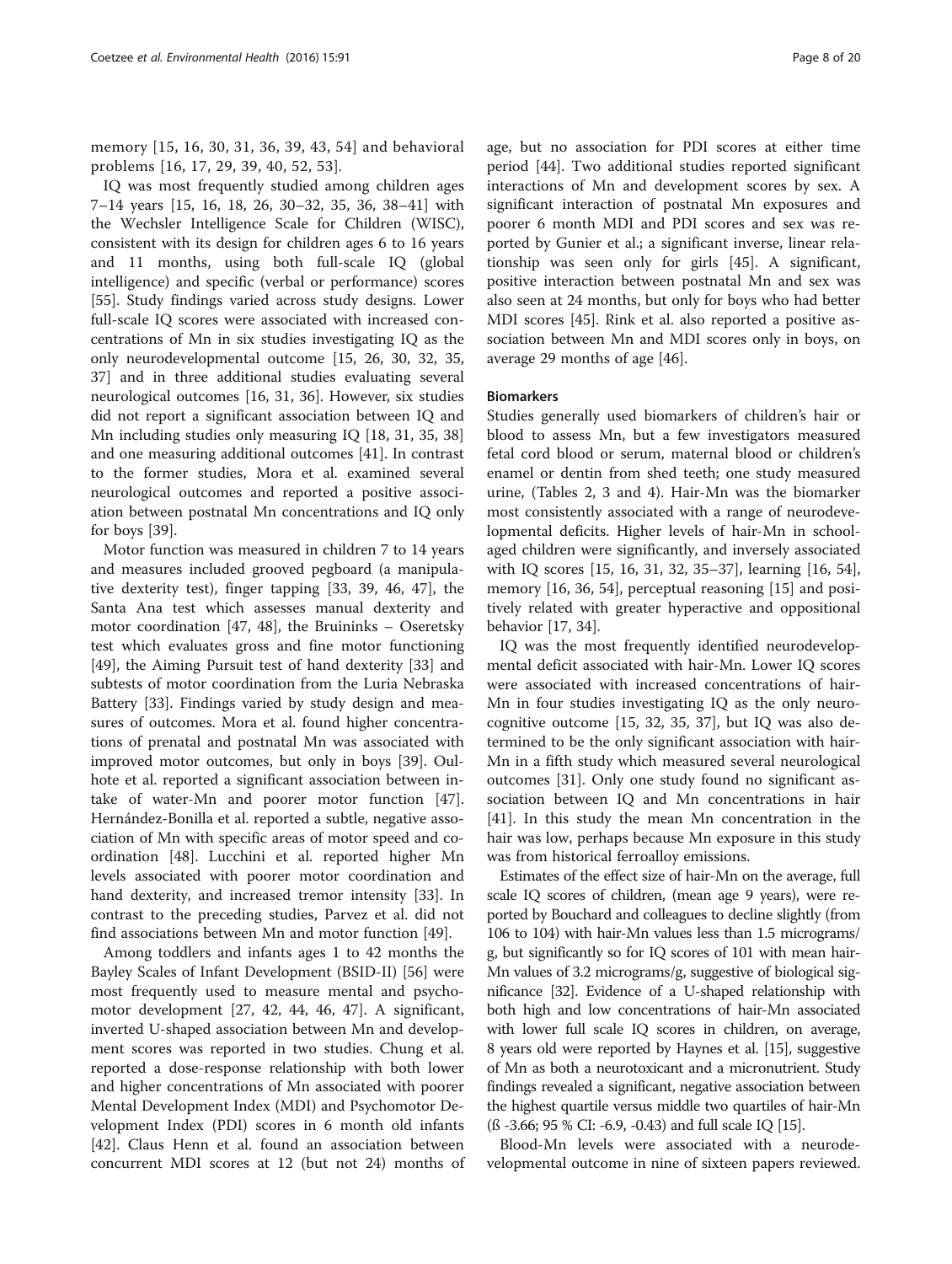| Study                                           | Children's Ages and<br>Mean Mn Level<br>(µg/g), (SD)                                                                                                                                      | Association with Environmental Mn Association with                                                                                                                                            | Neurodevelopment                                                                                                                                                                                                                                                                                                                             | Other metals' mean<br>concentrations in hair<br>$(\mu q/q)$ , $(SD)$                                                                                                                                                                                                                                                                       |
|-------------------------------------------------|-------------------------------------------------------------------------------------------------------------------------------------------------------------------------------------------|-----------------------------------------------------------------------------------------------------------------------------------------------------------------------------------------------|----------------------------------------------------------------------------------------------------------------------------------------------------------------------------------------------------------------------------------------------------------------------------------------------------------------------------------------------|--------------------------------------------------------------------------------------------------------------------------------------------------------------------------------------------------------------------------------------------------------------------------------------------------------------------------------------------|
| Barlow et al. <16 years<br>$(1983)$ [62]        | Hyperactive: 0.84 (0.64)<br>Control: 0.68 (0.45)                                                                                                                                          | None measured                                                                                                                                                                                 | Hyperactivity was more prevalent<br>in hyperactive children (mean age:<br>7.6 years) but at lower levels of<br>statistical significance (90 %<br>confidence) using bivariate<br>analyses.                                                                                                                                                    | Lower levels of zinc (Zn) were<br>associated with hyperactive<br>children: 83.4 (32.3) compared to<br>controls: 99.1 (54.3), 95 %<br>confidence using bivariate<br>analysis. Other metals were<br>nonsignificant in association with<br>the outcome including: (Cadmium<br>(Cd), Copper (Cu), Iron (Fe), Lead<br>(Pb), and Magnesium (Mg). |
| $(1983)$ [34]                                   | Collipp et al. Ages 7-10 years<br>Learning-disabled:0.43<br>Control: 0.27                                                                                                                 | None measured                                                                                                                                                                                 | Significantly higher hair-Mn levels<br>from learning disabled children, 7-<br>10 years old, compared to children<br>without the condition.                                                                                                                                                                                                   | Not applicable                                                                                                                                                                                                                                                                                                                             |
|                                                 | Age 4-months<br>Breastfed: 0.33 Formula<br>fed: 0.685                                                                                                                                     | Significantly greater hair-Mn in<br>formula-fed infants.                                                                                                                                      | None applicable                                                                                                                                                                                                                                                                                                                              | Not applicable                                                                                                                                                                                                                                                                                                                             |
| Takser et al.<br>$(2003)$ [43]                  | Newborns to 6 years<br>0.75                                                                                                                                                               | None measured                                                                                                                                                                                 | No association was found between<br>hair-Mn post-childbirth and general<br>psychomotor developmental indi-<br>ces at 9 months and a general cog-<br>nitive index at 3 and 6 years in<br>models adjusted for maternal age<br>and education, smoking, labor dur-<br>ation, children's sex and cord blood<br>lead levels and other confounders. | Not applicable                                                                                                                                                                                                                                                                                                                             |
| Wright et al. 11-13 years<br>$(2006)$ [16]      | 0.47                                                                                                                                                                                      | None measured                                                                                                                                                                                 | Lower full-scale IQ, verbal learning<br>and memory scores were associ-<br>ated with higher concentrations of<br>hair-Mn from children, on average<br>12.6 years old, in analyses adjusted<br>for maternal education, child sex<br>and concentrations of lead PbH.                                                                            | Higher arsenic (As) levels,<br>particularly in combination with<br>higher Mn levels, associated with<br>lower IQ, verbal learning, and<br>memory scores. No associations<br>found with Cd levels.                                                                                                                                          |
| Bouchard et 6-15 years<br>al. (2007)<br>[17]    | 5.1(4.3)                                                                                                                                                                                  | Greater MnH concentrations from<br>children who drank well water<br>with higher Mn-water.                                                                                                     | Greater hyperactive and<br>oppositional classroom behavior<br>was associated with higher hair-Mn<br>from children, on average, 11 years<br>old, in analyses adjusted for age,<br>sex and income. No interaction<br>between<br>hair-Mn and child sex.                                                                                         | Not applicable                                                                                                                                                                                                                                                                                                                             |
| Hernández- 7-11 years<br>$(2011)$ [48]          | Bonilla et al. 12 (exposed)<br>0.57 (nonexposed)                                                                                                                                          | Respiratory Mn exposures were<br>associated with residential<br>proximity to Mn mines, but<br>specific measures were not<br>reported.                                                         | Hair-Mn was not associated with<br>neuromotor outcomes (grooved<br>pegboard, finger tapping repetition<br>and Santa Anna test in children, on<br>average, 9 years old in analyses<br>adjusted for Pb in blood,<br>hemoglobin, sex, age and maternal<br>education.                                                                            | Not applicable                                                                                                                                                                                                                                                                                                                             |
| Menezes-<br>Filho et al.<br>$(2011)$ [35]       | 6–12 years<br>$5.83^{\mathrm{T}}$ (11.5)<br>Hair-Mn levels were<br>6 times higher than<br>those in the general<br>Brazilian population<br>(mean 0.47 µg/g, range<br>$0.89 - 2.15 \mu q/q$ | None measured, but Mn exposures<br>were from residential proximity to<br>Mn alloy production plant.                                                                                           | Lower full scale and verbal IQ<br>scores in children, on average,<br>8.8 years old, in analyses adjusted<br>for maternal education and<br>nutritional status. A ten-fold in-<br>crease of hair-Mn was associated<br>with a 6.7 - point loss in Verbal IQ<br>score.                                                                           | Children with iron deficiency had<br>higher hair-Mn $(15.94 \pm 19.68 \text{ µg}$ /<br>g; $p = 0.06$ ) compared to those<br>with FeS in normal range (8.69 $\pm$<br>$8.23$ Mn/g).                                                                                                                                                          |
| Riojas-<br>Rodriguez<br>et al. (2010)<br>$[31]$ | 7-11 years<br>Exposed: 12.13<br>Unexposed: 0.57                                                                                                                                           | Median airborne concentration of<br>Mn in PM10 of exposed (0.13 µg/<br>$\text{m}^3$ ) versus unexposed (0.02 µg/m <sup>3</sup> )<br>communities, but personal<br>exposures were not reported. | Lower full scale, verbal and<br>performance IQ scores in children,<br>on average, 9 years old, in analyses<br>adjusted for blood-Pb, hemoglobin,<br>age, sex and nutritional status. Sex                                                                                                                                                     | Not applicable                                                                                                                                                                                                                                                                                                                             |

<span id="page-8-0"></span>Table 2 Summary of results from studies examining manganese concentrations in hair (Hair-Mn or H-Mn)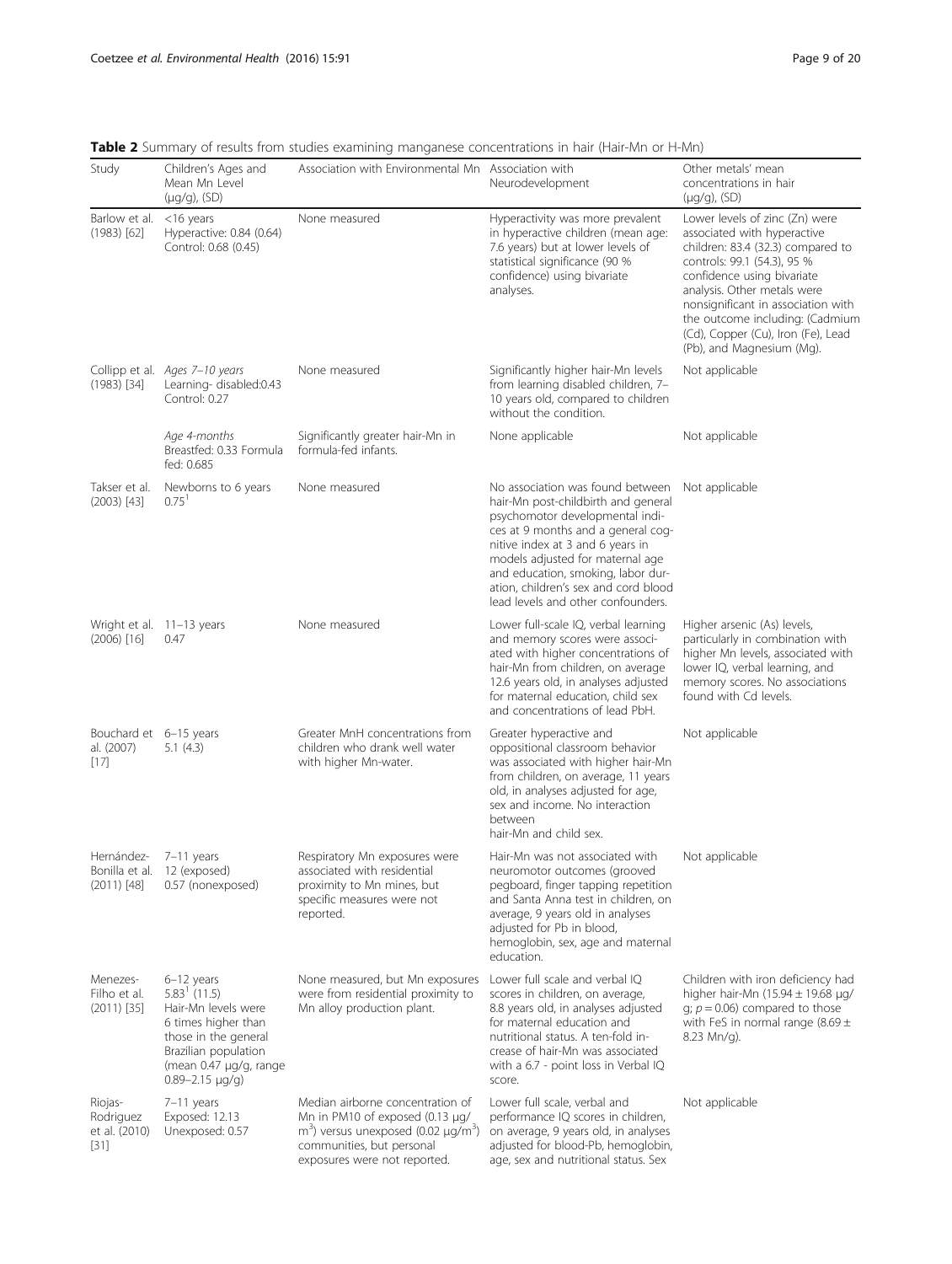#### Table 2 Summary of results from studies examining manganese concentrations in hair (Hair-Mn or H-Mn) (Continued)

|                                                |                                                |                                                                                                                                                                                                                                                                                                                                                                                                                    | significantly modified the associ-<br>ation with the strongest inverse as-<br>sociation in young girls. There was<br>little evidence of an association in<br>boys.                                                                                                                                                                                                                                                                                                                                                                                                                                                                                                                                                                  |                |
|------------------------------------------------|------------------------------------------------|--------------------------------------------------------------------------------------------------------------------------------------------------------------------------------------------------------------------------------------------------------------------------------------------------------------------------------------------------------------------------------------------------------------------|-------------------------------------------------------------------------------------------------------------------------------------------------------------------------------------------------------------------------------------------------------------------------------------------------------------------------------------------------------------------------------------------------------------------------------------------------------------------------------------------------------------------------------------------------------------------------------------------------------------------------------------------------------------------------------------------------------------------------------------|----------------|
| Bouchard et 6-13 years<br>al. (2011)<br>$[32]$ | Median: 0.7                                    | Hair-Mn levels were associated<br>with higher Mn in water (Water-<br>Mn) (mean: 98 µg/L, GM: 20 µg/L),<br>but not in diet.                                                                                                                                                                                                                                                                                         | Lower full-scale IQ scores were as-<br>sociated with increased hair-Mn<br>concentrations in children, on aver-<br>age, 9 years old, in analyses ad-<br>justed for maternal intelligence and<br>education, income, sex and age of<br>children, Fe concentrations in water<br>and other confounders. A 10-fold<br>increase in<br>water-Mn was associated with a<br>decrease of 2.4 IQ points (95 % CI:-<br>3.9 to -0.9, $p < 0.01$ ) adjusting for<br>maternal intelligence and other<br>confounders. Sex stratification<br>showed a slightly higher impact of<br>hair-Mn for girls' full-scale IQ, but<br>the interaction term was nonsignifi-<br>cant. Water-Mn was more strongly<br>associated with performance than<br>verbal IQ. | Not applicable |
| Lucchini, et<br>al. (2012)<br>$[33]$           | $11-14$ years<br>0.16 Median                   | Significant differences for Mn<br>concentrations in soil (soil-Mn) and<br>air (air-Mn) by proximity to<br>industrial sites with historical Mn<br>emissions, but not for tap water,<br>diet or hair.<br>Impairment of motor coordination,<br>hand dexterity and odor<br>identification was associated with<br>median concentrations of soil-Mn<br>in exposed (897 ppm) versus refer-<br>ence (409 ppm) communities. | Tremor intensity in dominant hand<br>was positively associated with hair-<br>Mn in children, on average,<br>12.9 years old, in analyses adjusted<br>for age, gender, SES, family size,<br>parity order, parents' education,<br>smoking habits and soil concentra-<br>tions of Pb and other metals. Boys<br>had increased tremor intensity rela-<br>tive to girls.                                                                                                                                                                                                                                                                                                                                                                   | Not applicable |
| Lucchini, et<br>al. (2012)<br>$[41]$           | $11-14$ years<br>0.17                          | No association between<br>concentrations of hair-Mn with<br>soil- or air-Mn                                                                                                                                                                                                                                                                                                                                        | No association between hair-Mn<br>concentrations with full-scale, ver-<br>bal or performance IQ, or behav-<br>joral and attention deficit<br>hyperactivity scores for children, on<br>average, 12.9 years old, with Mn ex-<br>posure modeled as a main effect<br>or an interactive term with blood-<br>Pb in analyses adjusted for age,<br>gender, family size, SES, area of resi-<br>dence, hemoglobin, ferritin and<br>confounders.                                                                                                                                                                                                                                                                                               |                |
| Torres-<br>Agustín et<br>al. (2013)<br>$[54]$  | 7-11 years<br>Exposed: 14.2<br>Unexposed: 0.73 | Greater hair-Mn concentrations in<br>children in exposed group. Mn<br>concentrations in outdoor air from<br>Mn mining and ranged from the<br>median: 0.08, $\mu g/m^3$ in the ex-<br>posed location compared to the<br>median: 0.02, $\mu g/m^3$ in the control<br>location.                                                                                                                                       | Lower long-term memory and<br>learning scores were associated<br>with increased hair-Mn in children,<br>on average, 9 years old, in analyses<br>adjusted for children's sex, blood-<br>Pb, age, hemoglobin and maternal<br>education. The negative association<br>was stronger for girls.                                                                                                                                                                                                                                                                                                                                                                                                                                           | Not applicable |
| Rink et al.<br>$(2014)$ [46]                   | 14-45 months<br>0.98(0.74)                     | None measured                                                                                                                                                                                                                                                                                                                                                                                                      | Lower scores in cognitive and<br>expressive language tests in<br>children, on average, 28.8 months<br>old, but only in unadjusted models.<br>Boys had a significantly positive<br>association between hair-Mn con-<br>centrations and receptive lan-<br>guages scores in analyses adjusted<br>for hair-Pb concentrations, child                                                                                                                                                                                                                                                                                                                                                                                                     | Not applicable |

hemoglobin and age, paternal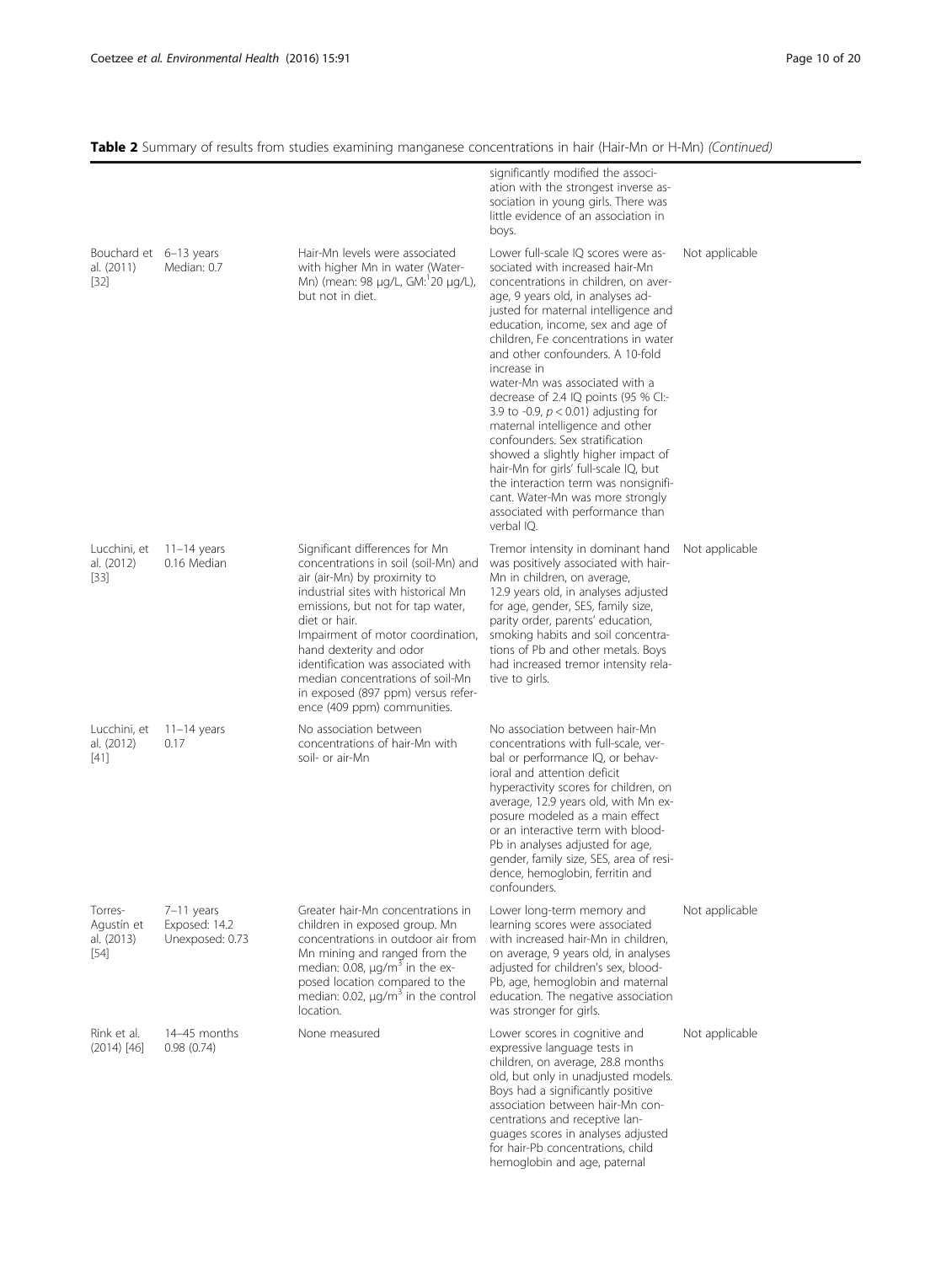### Table 2 Summary of results from studies examining manganese concentrations in hair (Hair-Mn or H-Mn) (Continued)

|                                           |                                                         |                                                                                                                                                   | education, maternal IQ, SES, and<br>other confounders.                                                                                                                                                                                                                                                                                                                                                                                                                                                                                                                                                                                                                                                    |                                                                                                                                                                                                                         |
|-------------------------------------------|---------------------------------------------------------|---------------------------------------------------------------------------------------------------------------------------------------------------|-----------------------------------------------------------------------------------------------------------------------------------------------------------------------------------------------------------------------------------------------------------------------------------------------------------------------------------------------------------------------------------------------------------------------------------------------------------------------------------------------------------------------------------------------------------------------------------------------------------------------------------------------------------------------------------------------------------|-------------------------------------------------------------------------------------------------------------------------------------------------------------------------------------------------------------------------|
| Carvalho et<br>al. (2014)<br>$[36]$       | 7-12 years<br>14.6 (11.8)                               | None were measured, but Mn<br>exposure was related to residential<br>location and air emissions from an<br>iron-Mn alloy plant.                   | Lower full-scale IQ, and lower scores<br>on Vocabulary, Block Design, and<br>Digit Span tests were associated<br>with increased hair-Mn for children,<br>on average, 9.4 years old, in analyses<br>adjusted for maternal education and<br>children's age. Each 1 µg/g increase<br>in hair-Mn was associated with a de-<br>crease of approximately 1 full-scale<br>IQ point and lower test scores for ex-<br>ecutive function, strategic visual for-<br>mation and verbal working memory.<br>No significant sex differences for<br>hair-Mn concentrations.                                                                                                                                                 |                                                                                                                                                                                                                         |
| Menezes-<br>Filho et al.<br>$(2014)$ [53] | 7-12 years<br>Boys: 15.3 (9.9) Girls:<br>13.9 (13.4)    | None were measured, but Mn<br>exposure was related to residential<br>location and air emissions from an<br>iron-Mn alloy plant.                   | Externalizing behaviors and<br>attention problems on the Child<br>Behavior Checklist (CBC) for girls<br>was significantly associated with<br>higher hair-Mn. No significant asso-<br>ciation was found between CBC<br>scores for boys in sex-stratified<br>models adjusted for age (with<br>boys) or maternal IQ (with girls).                                                                                                                                                                                                                                                                                                                                                                            |                                                                                                                                                                                                                         |
| Oulhote et<br>al. (2014)<br>$[47]$        | $6-13$ years<br>Boys: 0.75<br>Girls: 0.80               | Greater water-Mn (mean: 99 µg/L;<br>GM: 20 µg/L) & hair.                                                                                          | Mn exposure was associated with<br>significant decrements in memory<br>(hair and water) and attention (hair),<br>and motor function (water) adjusted<br>for maternal education and<br>nonverbal intelligence, tobacco<br>consumption, child sex, age and<br>other confounders. Estimates of<br>associations by sex were similar.                                                                                                                                                                                                                                                                                                                                                                          |                                                                                                                                                                                                                         |
| do<br>Nascimento<br>et al. (2015)<br>[37] | $6-12$ years<br>Rural: 2.07 (2.6)<br>Urban: 0.45 (0.2)  | Greater Mn in drinking water<br>(mean: 20 µg/L) rural sites and<br>(mean: 1.0 µg/L) urban sites)<br>associated with greater Mn levels<br>in hair. | Lower (nonverbal) IQ scores were<br>associated with hair-Mn and water-<br>Mn concentrations for children, on<br>average, 8.5 years old using models<br>adjusted for age, gender and par-<br>ental education.                                                                                                                                                                                                                                                                                                                                                                                                                                                                                              | Additional, similarly specified models<br>were tested for the association<br>of Pb, Cr, As, Hg, and Fe in hair on<br>cognitive outcomes. Only hair-Fe<br>showed a significant and inverse<br>association with outcomes. |
| Haynes et<br>al. (2015)<br>$[15]$         | 7-9 years<br>$0.42^{\mathrm{T}}$ (0.002)                | Air-Mn associated with home<br>proximity to ferromanganese<br>refinery.                                                                           | Lower full-scale IQ and perceptual<br>reasoning scores were associated<br>with hair-Mn for children, 7-9 years<br>old in analyses adjusting for blood-<br>Pb, blood-Mn, serum creatinine,<br>community of residence, child sex,<br>parents' IQ, education and parenting<br>confidence. A U-shaped association<br>was observed as children with hair-<br>Mn concentrations $> 747$ µg/g had<br>significantly lower IQ than children<br>with hair-Mn concentrations be-<br>tween 207.2-747 µg/g (ß -3.66, 95 %<br>CI: -6.9, -0.43). Children with hair-Mn<br>levels < 207 had lower, but nonsig-<br>nificant associations with full scale IQ<br>than those with concentrations be-<br>tween 207.2-747 µg/g. | Not applicable                                                                                                                                                                                                          |
| Shin et al.<br>$(2015)$ [51]              | 6-16 years<br>Case: 0.31 (0.46)<br>Control: 0.22 (0.10) | None measured                                                                                                                                     | No association between hair-Mn<br>and ADHD was found in children<br>on, average, 9.7 years old when ana-<br>lysis was adjusted for confounders of<br>age, sex and full-scale IQ.                                                                                                                                                                                                                                                                                                                                                                                                                                                                                                                          | Not applicable                                                                                                                                                                                                          |

<sup>1</sup> Geometric Mean used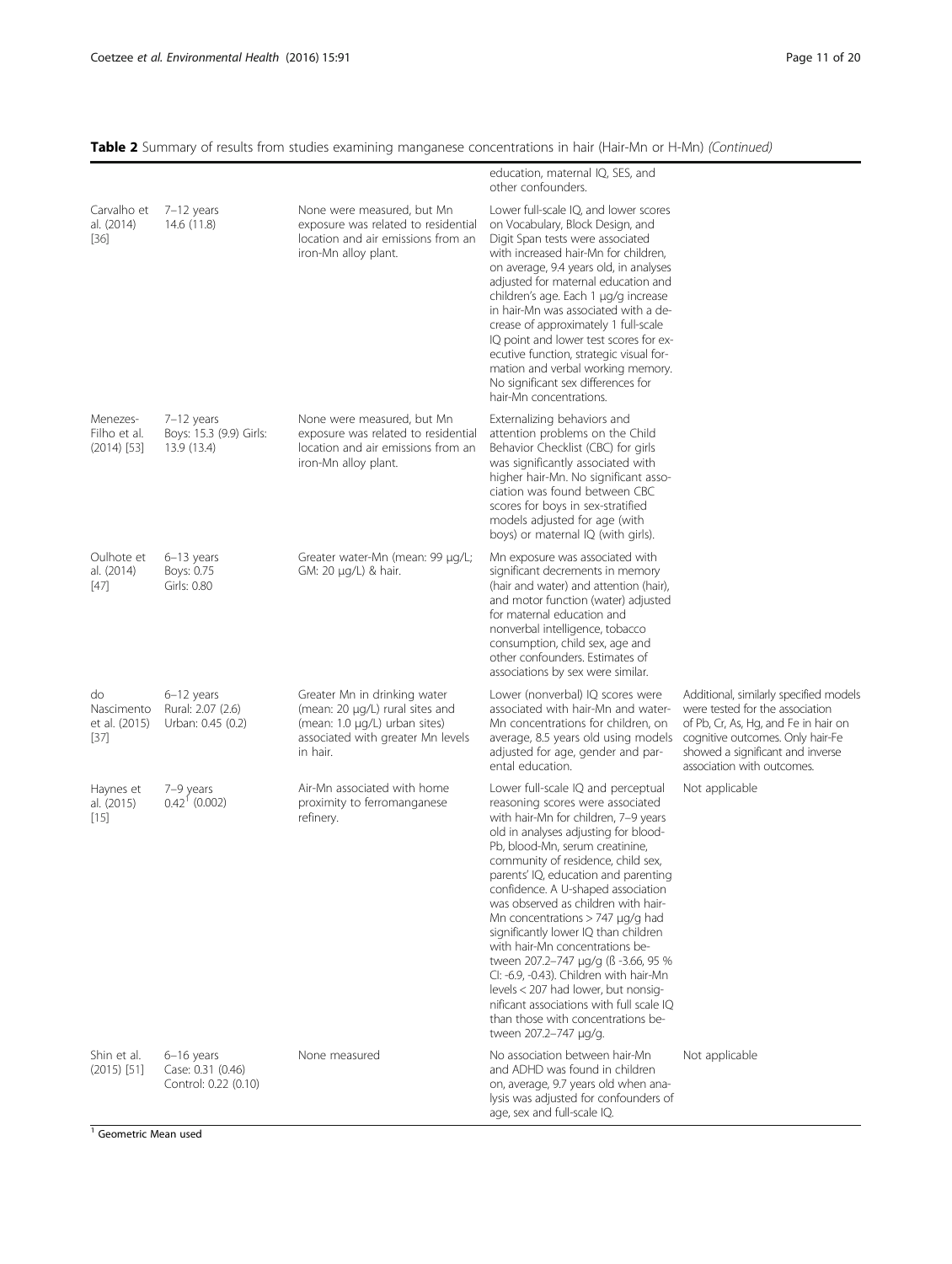Most studies reporting associations between blood-Mn and neurological outcomes measured several outcomes. However, seven studies only examined IQ as the primary outcome and the findings were inconsistent. Four investigations did not find an association between IQ and blood-Mn [\[18, 31, 35, 38\]](#page-19-0), but studies by Haynes et al. [[15\]](#page-18-0), Kim et al. [\[26](#page-19-0)], Wasserman et al. [\[30](#page-19-0)], showed a significant, inverse association between blood-Mn and IQ scores for children, on average, 8–9 years of age with mean concentrations of blood-Mn at 9.7 micrograms/L, 14.3 micrograms/L and 14.8 micrograms/L, respectively. Evidence of an inverse, U-shaped association between low and high levels of blood-Mn and low IQ scores was seen in three studies with children [\[15,](#page-18-0) [42](#page-19-0), [44](#page-19-0)], two of which used the same outcome measure. Claus Henn et al. reported a significant association between concurrent MDI scores and blood- Mn in 12 month old infants comparing the middle three Mn quintiles with the lowest Mn quintile (ß -3.3, 95%CI: -6.0, -0.7) and the highest Mn quintile (ß -2.8, 95%CI: -5.5, -0.2) [[44](#page-19-0)]. Chung and colleagues also reported a significant, inverse U-shaped association between maternal blood-Mn with infant PDI scores at 6 months. Increasing maternal blood-Mn levels up to 24–28 micrograms/L were positively associated with PDI scores while higher blood-Mn concentrations were associated with decreased PDI scores suggesting adverse effects of both low (<20 micrograms/L) and (high  $\geq$  30 micrograms/L) maternal blood-Mn levels [\[42\]](#page-19-0).

Evidence for the usefulness of other Mn biomarkers included three papers that reported significant associations between Mn in cord blood or serum and early life neurodevelopment indicative of the importance of prenatal Mn exposure. Takser et al. reported an inverse association between cord blood-Mn at birth (Geometric Mean: 38.5 micrograms/L) and attention and non-verbal memory in three year olds and a significant, negative association with hand skills, significantly poorer scores in boys [[43\]](#page-19-0). Lin et al. found cord blood-Mn (mean 50.7 micrograms/L; SD: 16.7 micrograms/L) and blood-lead (13.0 micrograms/L; SD: 7.51 micrograms/L) levels above the  $75<sup>th</sup>$  percentile had a significant association with overall ( $\beta$  -7.03; SE = 2.56;  $p = 0.009$ ), cognitive ( $\beta$  $-8.19$ , SE = 3.17;  $p = 0.012$ ) and language scores (ß  $-6.81$ ,  $SE = 2.73$ ,  $p = 0.013$  [\[28\]](#page-19-0). Yang et al. found that a high cord serum-Mn ( $\geq 75^{\text{th}}$  percentile, median: 4.0 micrograms/L) was associated with significantly lower scores on a Neonatal Behavioral Neurological Assessment (NBBA) at 3 days of age [\[57](#page-19-0)]. An interactive, protective effect was seen with prenatal selenium (Se); as the Mn/ Se ratio increased, NBNA scores decreased while high levels of Se had a protective effect in the high Mn group  $(Mn \geq 9.1 \text{ micrograms/L}; Se \geq 63.1 \text{ micrograms/L}.$ 

Teeth-Mn levels were analyzed in three studies suggestive of their potential value as biomarkers of early life

exposures providing insight on the timing of Mn exposure and developmental windows of susceptibility. Ericson et al. measured tooth enamel in shed molars and found significant associations between Mn levels in enamel formed during the first 20 weeks of gestation and increased childhood behavioral inhibition at 36 months [[52\]](#page-19-0). Studies from the Center for the Health Assessment of Mothers and Children of Salinas (CHAMCOS) birth cohort provided findings on the timing of early life Mn exposures. Gunier et al. reported small decreases in mental and motor development among 6 month old infants in association with prenatal dentin-Mn concentrations, but only for girls whose mothers had lower hemoglobin levels [[45](#page-19-0)]. Additionally, a two-fold increase of postnatal dentin-Mn, reflecting exposures from birth to 2.5 months, was associated with a small, but significant decrease for infants' mental development scores at 6 and 12 months. A significant interaction between postnatal dentin-Mn concentrations and sex for MDI (-1.5 points; 95 % CI: -2.4, -0.6) and PDI (-1.8 points; 95 % CI: -3.3, -0.3) scores at 6 months was reported, but only for girls; it was no longer evident by 24 months. Mora et al. reported increased Mn levels in pre-and postnatal dentin adversely associated with behavior problems in school aged children [\[39](#page-19-0)]. In contrast, the authors also reported positive effects of pre- and postnatal dentin-Mn specific to boys including better cognition, memory and motor function.

#### Environmental sources of manganese

Levels of Mn in environmental sources were less frequently quantified than biomarkers of Mn. Collipp et al. found higher levels of hair-Mn in infants fed formula relative to breastfed infants [\[34\]](#page-19-0). Since the study's publication, levels of Mn in infant formula have declined. This study was one of the first published papers to show an association between ingestion of dietary Mn (formula) and hair biomarkers. However, it is unclear if water containing Mn was used to reconstitute the formula which may have influenced levels of Mn in hair.

Findings supporting the exposure – outcome relationship between Mn concentrations in water, hair and child neurodevelopment were reported in three papers. Bouchard et al. reported higher levels of hair-Mn in children whose well water had higher Mn levels [\[32\]](#page-19-0), and higher levels of Mn in water and hair were significantly associated with lower IQ scores. A 10-fold increase of Mn intake from water consumption was associated with a decrease of 2.5 IQ points (95 % CI:-3.9, -0.9;  $p < 0.01$ ) among 9 year olds [\[32\]](#page-19-0). Oulhote et al. reported higher concentrations of Mn in hair and water were associated with poorer scores on memory, attention and motor function from the same population [[47\]](#page-19-0). Average Mn water levels in this study were lower than the earlier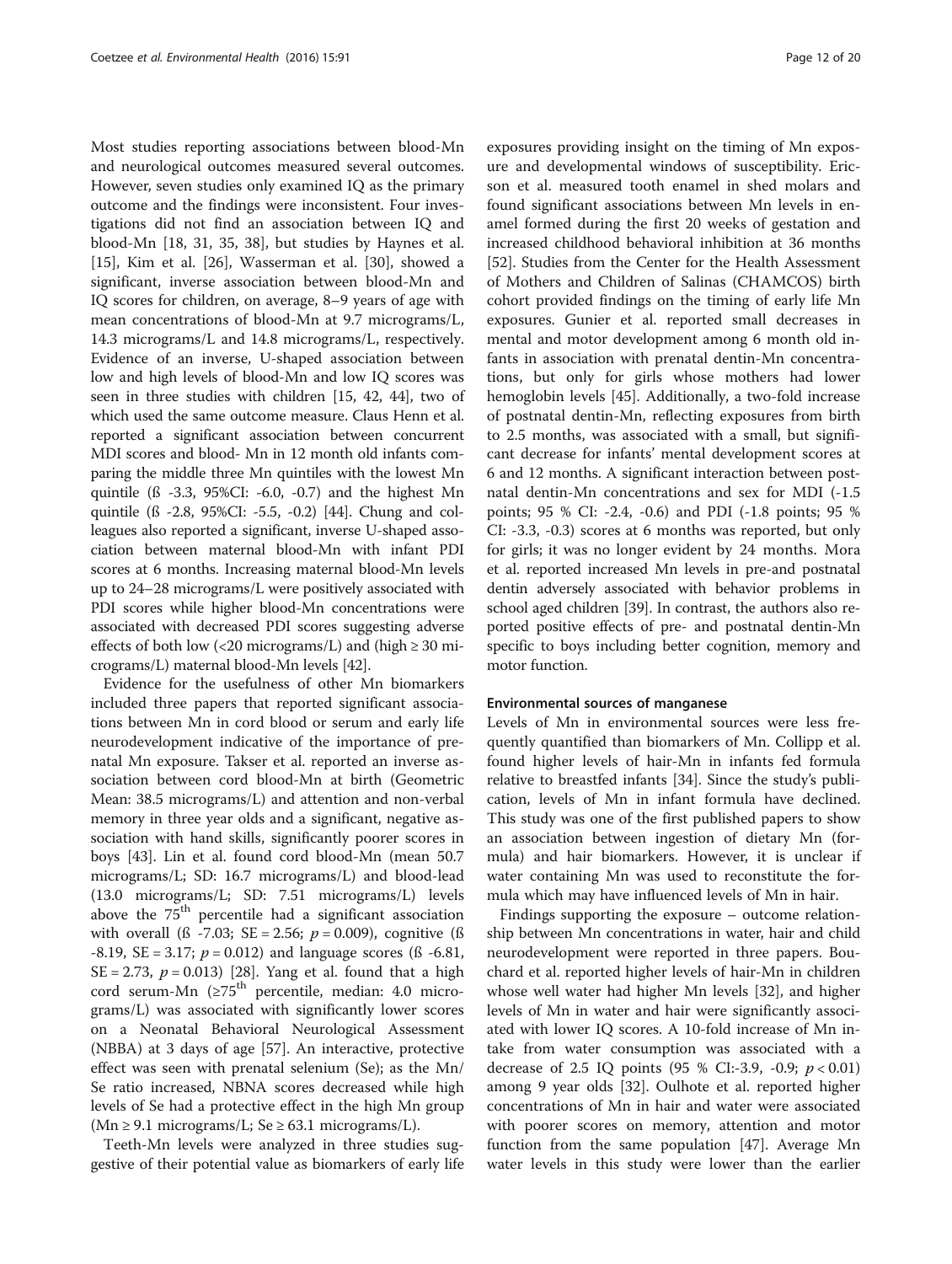| Study                                              | Mean Mn<br>Level (µg/<br>$L)$ , (SD)                                 | Association with Environmental Mn                                                                                                                     | Association with<br>Neurodevelopment                                                                                                                                                                                                                                                                                                                                                                                                                                                                                                                                                                   | Association of other metals' mean<br>(SD) concentrations in blood, with<br>the outcome                                                                                                                                                                                                                                                                                                     |
|----------------------------------------------------|----------------------------------------------------------------------|-------------------------------------------------------------------------------------------------------------------------------------------------------|--------------------------------------------------------------------------------------------------------------------------------------------------------------------------------------------------------------------------------------------------------------------------------------------------------------------------------------------------------------------------------------------------------------------------------------------------------------------------------------------------------------------------------------------------------------------------------------------------------|--------------------------------------------------------------------------------------------------------------------------------------------------------------------------------------------------------------------------------------------------------------------------------------------------------------------------------------------------------------------------------------------|
| Wasserman<br>et al. (2006)<br>$[18]$               | 10 year olds<br>12.8(3.2)                                            | No association was found with water-Mn<br>(Mean: 795 µg/L).                                                                                           | No association was found between<br>blood-Mn concentrations and overall,<br>verbal and performance IQ scores in<br>adjusted analyses, but water-Mn was<br>associated with lower full-scale, per-<br>formance and verbal IQ raw scores in<br>a dose-dependent fashion.                                                                                                                                                                                                                                                                                                                                  | Blood-Mn was not significantly<br>correlated with blood-Pb or blood-<br>As. When all three blood metals were<br>included in analyses only mean<br>blood-Pb concentrations, 12 µg/dL<br>(3.7) were associated with IQ scores.                                                                                                                                                               |
| Kim et al.<br>$(2009)$ $[26]$                      | 8-11 years<br>olds<br>14.3(3.8)                                      | None measured                                                                                                                                         | Lower overall and verbal (but not<br>performance) IQ scores were<br>associated with blood-Mn in analyses<br>adjusted for maternal age, parental<br>education and smoking, SES, child<br>gender and age and other<br>confounders.                                                                                                                                                                                                                                                                                                                                                                       | Blood-Pb concentrations of 1.73 µg/<br>dL (0.8) were associated with IQ<br>scores in adjusted analyses with<br>evidence of an additive interaction<br>with blood-Mn. Effect modification<br>was suggested as IQ scores of chil-<br>dren with blood-Mn $>$ 14 $\mu$ g/L were<br>significantly associated with blood-<br>Pb whereas scores for children with<br>blood-Mn < 14 µg/L were not. |
| Claus Henn<br>et al. (2010)<br>$[44]$              | 12 month:<br>24.3(4.5)<br>24 month:<br>21.1(6.2)                     | None measured                                                                                                                                         | Blood-Mn had an inverse, U-shaped<br>association with a concurrent meas-<br>ure of the Mental Development<br>Index (MDI) scores at 12 months of<br>age. Declines of 3.4 and 2.8 MDI<br>points for the lowest and highest<br>quintiles of blood-Mn relative to the<br>middle three quintiles, correspond to<br>declines of 0.37 and 0.31 SD units in<br>the MDI. This association declined by<br>24 months and was nonsignificant in<br>adjusted analyses including blood-<br>Pb, sex, maternal IQ and education,<br>hemoglobin and gestational age. No<br>association was found with the PDI<br>score. | Blood-Pb (cord, 12 and 24 month)<br>concentrations were positively<br>associated with 24 month blood-Mn<br>concentrations. Indices of iron status<br>(hemoglobin, ferritin) were inversely<br>associated with Mn at 12 and<br>24 months of age.                                                                                                                                            |
| Riojas-<br>Rodriguez<br>et al.(2010)<br>$[31]$     | $7-11$ year<br>olds<br>9.7 <sup>a</sup><br>(Exposed)<br>.2 (Control) | 24-h median Mn in PM10 for the<br>exposed (0.13 $\mu$ g/m <sup>3</sup> ) and control<br>$(0.02 \mu g/m^3)$ communities                                | Exposed children showed<br>nonsignificant, inverse associations of<br>blood-Mn with lower full scale, verbal<br>and performance IQ scores com-<br>pared to controls. Analyses were ad-<br>justed for age, sex, hemoglobin,<br>maternal education, blood-Pb. Differ-<br>ences by sex were nonsignificant.                                                                                                                                                                                                                                                                                               | Blood-Pb was higher in control<br>(7.96 µg/dL) versus Mn-exposed<br>(3.37 µg/dL) children and was corre-<br>lated with blood-Mn $(r - 0.24)$ in the<br>population. It was not significantly<br>associated with IQ outcomes.                                                                                                                                                                |
| Hernández-<br>Bonilla et al. olds<br>$(2011)$ [48] | $7-11$ year<br>9.5 (Exposed)<br>8.0 (Control)                        | Prior studies show<br>airborne Mn levels<br>(median $0.10 \mu g/m^3$ )<br>exceed EPA 1999 Reference<br>Concentrations (0.05 $\mu$ g/m <sup>3</sup> ). | Blood-Mn was inversely associated<br>with poorer finger tapping in<br>analyses adjusted for age, sex,<br>maternal education, hemoglobin and<br>blood-Pb. Other motor function mea-<br>sures (grooved pegboard and Santa<br>Anna test scores) were not signifi-<br>cantly associated with blood-Mn. Sex<br>differences for blood-Mn were<br>nonsignificant.                                                                                                                                                                                                                                             | Blood-Pb concentrations were higher<br>in the Mn control (median: $8 \mu q/dL$ )<br>versus the Mn exposed (median:<br>3.3 µg/dL) children. The associations<br>with the outcomes were not<br>reported.                                                                                                                                                                                     |
| Kahn et al.<br>$(2011)$ [29]                       | 8-11 year<br>olds<br>15.1(3.9)                                       | Non-significant association of blood-Mn<br>with water-Mn (mean: 900 µg/L).                                                                            | No association was found between<br>blood-Mn and externalizing (atten-<br>tion problems and aggression) and<br>internalizing (anxiety) behaviors and<br>a total behavioral score in analyses<br>adjusted for water-As, water-Mn, urin-<br>ary creatin-adjusted As and blood-As,<br>sex, maternal education and other<br>variables.                                                                                                                                                                                                                                                                     | There was no statistical association<br>between biomarkers of As (blood or<br>urine) with blood-Mn.                                                                                                                                                                                                                                                                                        |
| Menzes-<br>Filho et al.<br>$(2011)$ [35]           | $6-12$ year<br>olds<br>8.2(3.6)                                      | None measured; Mn exposure was due<br>to home proximity to Mn alloy<br>production.                                                                    | Blood-Mn concentrations were not<br>associated with IQ scores in analyses                                                                                                                                                                                                                                                                                                                                                                                                                                                                                                                              | Blood-Pb was above 2 µg/dL for<br>51 % ( $n = 36$ ) and there was no                                                                                                                                                                                                                                                                                                                       |

<span id="page-12-0"></span>Table 3 Summary of results from studies examining manganese concentrations in blood (blood-Mn)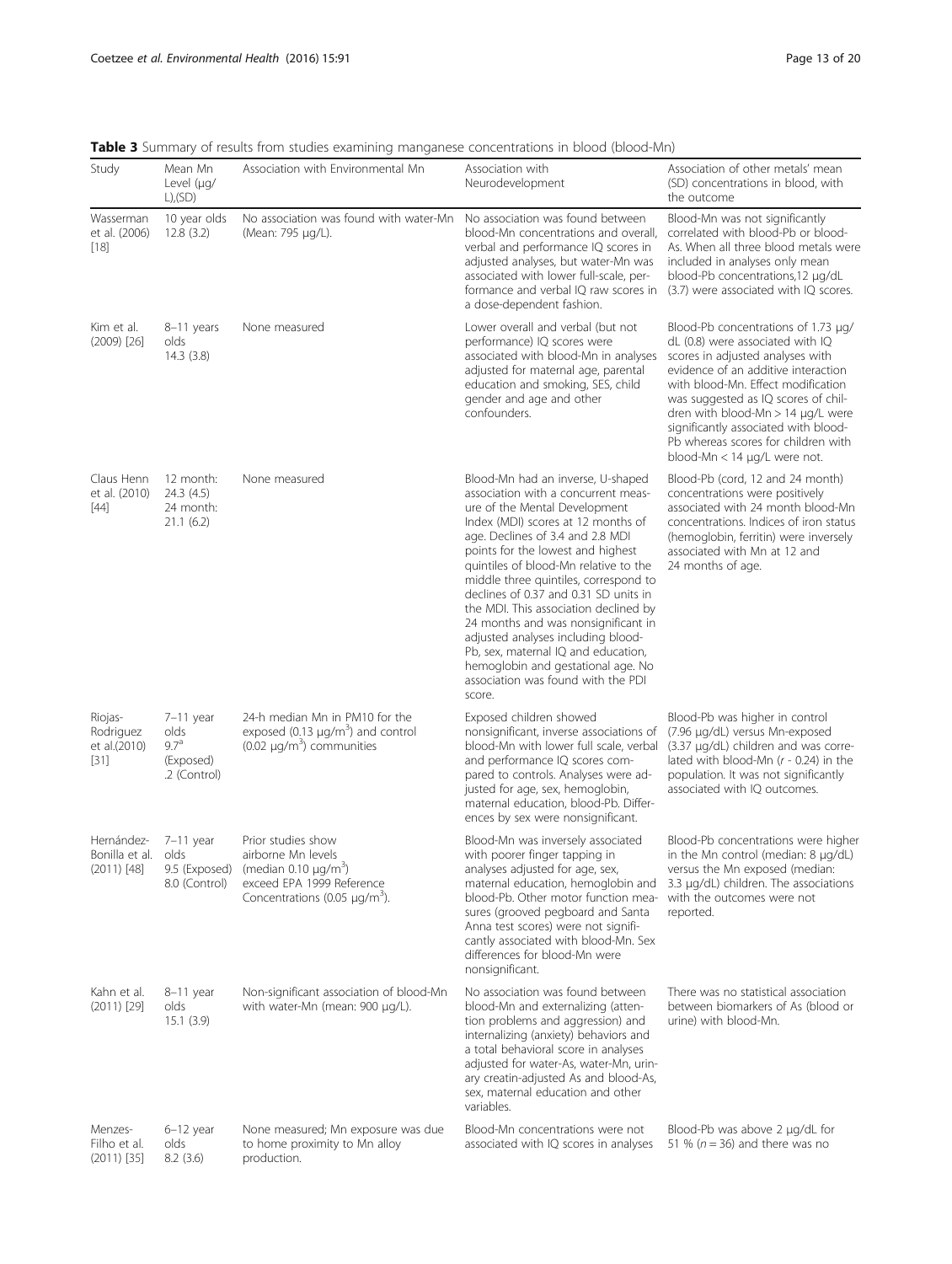|                                               |                                                                       |                                                                                                                                                                                                                                                                                                                                                                                                                        | adjusted for blood-Pb or low serum<br>iron levels.                                                                                                                                                                                                                                                                                                                  | association with blood-Mn or serum-<br>Fe (mean: 55.6 µg/dL).                                                                                                                                                                                                                                                                                                                                                                                                                                                                                 |
|-----------------------------------------------|-----------------------------------------------------------------------|------------------------------------------------------------------------------------------------------------------------------------------------------------------------------------------------------------------------------------------------------------------------------------------------------------------------------------------------------------------------------------------------------------------------|---------------------------------------------------------------------------------------------------------------------------------------------------------------------------------------------------------------------------------------------------------------------------------------------------------------------------------------------------------------------|-----------------------------------------------------------------------------------------------------------------------------------------------------------------------------------------------------------------------------------------------------------------------------------------------------------------------------------------------------------------------------------------------------------------------------------------------------------------------------------------------------------------------------------------------|
| Parvez et al. 8-11 year<br>$(2011)$ [49]      | olds<br>17.7(3.7)                                                     | Water-Mn (mean: 725.5 µg/L). Children<br>with higher water Mn (>500 µg/L) did<br>not have higher levels of blood-Mn (14.5<br>vs. 15.0 $\mu$ g/L; $p < 0.05$ ).                                                                                                                                                                                                                                                         | No significant associations were<br>found between blood-Mn and motor<br>function measures (fine manual con-<br>trol, manual and body coordination,<br>strength and agility).                                                                                                                                                                                        | Blood-Mn correlated slightly with<br>blood-As (mean: 4.8 $\mu$ g/L; SD: 3.2; r =<br>0.12; $p = 0.02$ ) and moderately with<br>blood-Se (mean: 104.9 µg/L; SD:17.2;<br>r = -0.33, $p < 0.0001$ ). There was a sig-<br>nificant, inverse association between<br>As exposure measures (blood, water,<br>urinary and nails) and overall motor<br>function, and a significant association<br>between blood-Se and manual co-<br>ordination in adjusted analyses. No<br>significant association was found be-<br>tween blood-Pb and motor function. |
| Wasserman<br>et al. (2011)<br>$[30]$          | 8-11 year<br>olds<br>14.78 (3.7)                                      | Water-Mn (mean: 725.54) and blood-Mn<br>did not vary predictably across groups<br>with high and low levels of water-Mn.                                                                                                                                                                                                                                                                                                | Higher blood-Mn was associated<br>with lower perceptual reasoning and<br>working memory scores in analyses<br>adjusted for maternal intelligence<br>and age, children's time in school,<br>plasma ferritin, blood-As and other<br>variables. Significant associations<br>were not found for full scale IQ, ver-<br>bal comprehension or processing<br>speed scores. | Increased concentrations of blood-As<br>(mean: 4.81 µg/L; SD: 3.22) were sig-<br>nificantly associated with lower ver-<br>bal comprehension in adjusted<br>analyses. However, Mn by As interac-<br>tions were not significant in adjusted<br>models predicting IQ.                                                                                                                                                                                                                                                                            |
| Claus Henn<br>et al. (2012)<br>[27]           | 12 months:<br>24.7 (5.9)<br>24 months:<br>21.5(7.4)                   | None measured                                                                                                                                                                                                                                                                                                                                                                                                          | A synergistic interaction between<br>lead and Mn for mental and<br>psychomotor development scores<br>was found at 12 (but not 24)<br>months; greater lead toxicity with<br>higher Mn levels in analyses adjusted<br>for sex, hemoglobin, gestational age,<br>maternal education and IQ. There<br>were no significant sex differences in<br>blood-Mn.                | Concentrations of blood-Pb at 12<br>(mean:5.1 µg/dL; SD: 2.6) and<br>24 months (mean: 4.8 µg/dL; SD: 2.5).                                                                                                                                                                                                                                                                                                                                                                                                                                    |
| Lucchini et<br>al. (2012)<br>$[33]$           | $11-14$ year<br>olds<br>11.11 µg/dL                                   | Mn was measured in air PM10 airborne<br>particles (median: 31.4 ng/m <sup>3</sup> vs.<br>24.7 ng/m <sup>3</sup> ) and soil (median:897 ppm<br>vs. 409 ng/m <sup>3</sup> ) in impacted compared to<br>control areas, and water (below LD at<br>1 µg/L) and diet (median 2.66 mg/day)<br>with no differences by locations. Soil-Mn<br>was significantly, inversely associated<br>with performance on the olfactory test. | Tremor intensity, dominant hand,<br>was significantly and positively<br>associated with blood-Mn in adjusted<br>models (including parental smoking<br>and alcohol use, and Mn in soil, air<br>and hair). Sex differences were found<br>with boys having lower increased<br>tremor intensity.                                                                        | Blood-Pb concentrations in the Mn<br>exposed (mean: 1.72 µg/dL) and<br>control (mean: 1.6 µg/dL)<br>communities were very low.                                                                                                                                                                                                                                                                                                                                                                                                                |
| Lucchini et<br>al. (2012)<br>[41]             | $11-14$ year<br>olds                                                  | Mn was measured in soil (median:<br>529.12 ppm), air: (median: 29.37 µg/m <sup>3</sup> ),<br>11.11 $\mu$ g/dL water, and diet                                                                                                                                                                                                                                                                                          | Mn was not associated with IQ (full<br>scale, verbal and performance) or<br>behavioral (hyperactivity, attention<br>deficit) scores in adjusted analyses.                                                                                                                                                                                                           | Blood-Pb concentrations averaged<br>1.71 µg/dL and were adversely<br>associated with cognitive measures<br>in adjusted analyses declining about<br>2.4 IQ points with a two-fold increase<br>of blood-Pb. A bench-mark level of<br>blood-Pb was associated with loss of<br>1 IQ point at 0.19 µg/dL and a lower<br>95%Cl of 0.11 µg/dL. No interaction<br>of Pb and Mn was observed.                                                                                                                                                          |
| Torres-<br>Aqustín et<br>al. (2013)<br>$[54]$ | $7-11$ year<br>olds<br>Exposed: 9.5 <sup>b</sup><br>Unexposed:<br>8.0 | Air sampling (PM10) conducted and Mn<br>concentrations in outdoor air from Mn<br>mining significantly higher for exposed<br>(Outdoor median: 0.08 mg/m <sup>3)</sup> versus<br>comparison group (Outdoor median:<br>$0.08$ mg/m <sup>3</sup> ) Significantly greater blood-<br>Mn concentrations in exposed than com-<br>parison children.                                                                             | No significant associations between<br>blood-Mn and verbal learning or<br>memory in adjusted analyses.                                                                                                                                                                                                                                                              | Blood-Pb concentrations were<br>significantly higher in the<br>comparison group (8.0 µg/dL) than<br>the Mn exposed group (3.3 µg/dL)<br>and included in multivariate models<br>of Mn exposure.                                                                                                                                                                                                                                                                                                                                                |
| Bhang et al.<br>$(2013)$ $[40]$               | 8-11 year<br>olds<br>14.42(4.1)                                       | None measured                                                                                                                                                                                                                                                                                                                                                                                                          | Excess blood-Mn was associated with<br>lower scores in thinking, reading, cal-<br>culation, and learning scores and<br>higher cognitive inhibition test scores                                                                                                                                                                                                      | Analyses were adjusted for blood-Pb<br>and cotinine.                                                                                                                                                                                                                                                                                                                                                                                                                                                                                          |

Table 3 Summary of results from studies examining manganese concentrations in blood (blood-Mn) (Continued)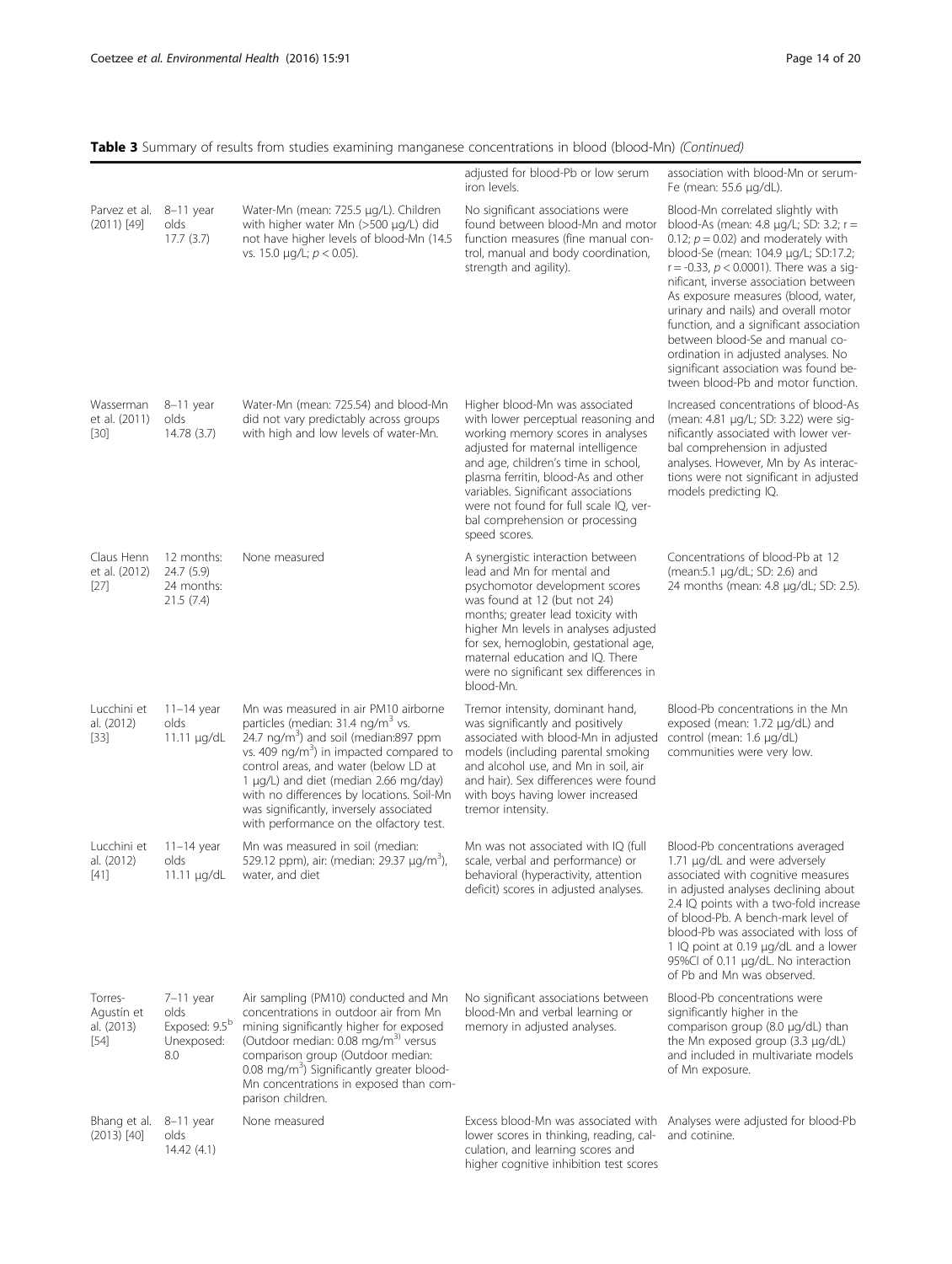|                                             |                                                                      |                                                                                                                                                                                        | in analyses adjusted for maternal and<br>child age and IQ, child sex, and age,<br>cotinine, blood-Pb and other vari-<br>ables. Lower blood-Mn was associ-<br>ated with lower cognitive inhibition<br>scores.                                                                                                                                                                                                                                                                                                                                                                                                                                                                                                                                                                                                             |                                                                                                                                                                                                                                                                                                                                                                                                                                                                                                                                                                            |
|---------------------------------------------|----------------------------------------------------------------------|----------------------------------------------------------------------------------------------------------------------------------------------------------------------------------------|--------------------------------------------------------------------------------------------------------------------------------------------------------------------------------------------------------------------------------------------------------------------------------------------------------------------------------------------------------------------------------------------------------------------------------------------------------------------------------------------------------------------------------------------------------------------------------------------------------------------------------------------------------------------------------------------------------------------------------------------------------------------------------------------------------------------------|----------------------------------------------------------------------------------------------------------------------------------------------------------------------------------------------------------------------------------------------------------------------------------------------------------------------------------------------------------------------------------------------------------------------------------------------------------------------------------------------------------------------------------------------------------------------------|
| Chung et al.<br>$(2015)$ [42]               | Maternal,<br>pre- delivery,<br>$30.1 \pm$<br>3.5 years;<br>22.5(6.5) | Not measured                                                                                                                                                                           | Inverted U-shaped dose-response<br>curve with lower psychomotor devel-<br>opment scores in infants at 6 months<br>with both low and high levels of Mn.<br>Adjusted mean PDI (but not MDI)<br>scores differed significantly across<br>Mn concentration groups. No differ-<br>ences in effects by sex were<br>observed.                                                                                                                                                                                                                                                                                                                                                                                                                                                                                                    | None reported.                                                                                                                                                                                                                                                                                                                                                                                                                                                                                                                                                             |
| do<br>Nascimento<br>et al. (2015)<br>$[37]$ | $6-12$ year<br>olds<br>Rural: 16.0<br>(4.2)<br>Urban: 19.0<br>(4.3)  | Water-Mn concentrations differed<br>significantly between rural (mean:<br>0.20 $\mu$ g/L) and urban (mean:1.0 $\mu$ g/L)<br>children; associations with blood-Mn<br>were not reported. | No significant associations found for<br>blood-Mn and nonverbal IQ in ana-<br>lyses adjusting for age, parents edu-<br>cation and child sex.                                                                                                                                                                                                                                                                                                                                                                                                                                                                                                                                                                                                                                                                             | No associations were found between<br>metals in blood and serum (Pb, Cr,<br>As, Hg and Fe) and nonverbal IQ.                                                                                                                                                                                                                                                                                                                                                                                                                                                               |
| Haynes et<br>al. (2015)<br>$[15]$           | 7-9 year olds<br>9.67 $(1.27)^c$<br>$\lceil 2 \rceil$                | Mn exposure resulted from residential<br>proximity to ferromanganese refinery<br>although measurements relative to the<br>blood-Mn and the cognitive outcomes<br>were not reported.    | Blood-Mn was significantly associated<br>with lower full scale IQ, perceptual<br>reasoning, lower processing speed<br>scores in analyses adjusted for hair-<br>Mn, serum cotinine, blood-Pb, and<br>community residence. Full scale IQ<br>scores among children in the highest<br>quartile of blood-Mn (>11.2 µg/L)<br>were significantly lower than scores<br>in children with blood-Mn between<br>8.2 µg/L to 11.2 µg/L (-3.51 points;<br>95 % CI:-6.64, -0.38). Children with<br>the lowest quartile of blood-Mn<br>(<8.2 µg/L) also had lower full scale<br>IQ scores than children in the refer-<br>ence group although findings were<br>nonsignificant (-2.14 points; 95%Cl:<br>-5.37, 1.09). The perceptual reasoning<br>and processing speed scores had the<br>strongest negative associations with<br>blood-Mn. | Correlations between biomarkers<br>found statistically significant<br>included: blood-Mn and serum ferra-<br>tin (mean: 34.4 ng/mL; r - 0.19, $p$ <<br>0.01), blood-Mn and blood-Pb (mean:<br>0.82 $\mu$ g/dL; r - 0.13, $p = 0.02$ ), and<br>serum cotinine (0.08 µg/L) and<br>blood-Pb ( $r = 0.34$ , $p < 0.0001$ ). Blood-<br>Pb was significantly associated with<br>processing speed, but not full scale<br>IQ or other subscales. Cotinine was<br>significantly associated with full scale<br>IQ, perceptual reasoning, working<br>memory and verbal comprehension. |
| Sun et al.<br>$(2015)$ [38]                 | $8-12$ year<br>olds<br>$16.2 \mu g/L$                                | Not measured                                                                                                                                                                           | Blood-Mn was not significantly<br>associated with IO, but it was<br>associated with urinary retinol<br>binding protein (RBP) which was<br>associated with blood-Mn.                                                                                                                                                                                                                                                                                                                                                                                                                                                                                                                                                                                                                                                      | Blood-Pb (GM: 33.7 µg/L) was<br>significantly, inversely associated with<br>IQ.                                                                                                                                                                                                                                                                                                                                                                                                                                                                                            |

#### Table 3 Summary of results from studies examining manganese concentrations in blood (blood-Mn) (Continued)

<sup>a</sup> Geometric Means are given for exposed and control groups

<sup>b</sup> Median values for BMn

<sup>c</sup> Geometric Mean (GM) and Standard Deviation (GSD)

study (20 micrograms/L. vs 300 micrograms/L.). do Nascimento et al. also reported higher levels of Mn in hair and household tap water were associated with poorer IQ scores in children 6–12 years [[37](#page-19-0)].

Only one study reported blood levels of Mn associated with both a measured environmental source and neurodevelopmental outcomes. Lucchini et al. reported levels of Mn in blood and hair were both positively associated with tremor intensity in the dominant hand; the authors also found a borderline association between soil-Mn and tremor intensity [[33](#page-19-0)]. Comparisons between the exposed and reference communities revealed average concentrations of Mn

in soil (958 ppm versus 427 ppm), respectively. The authors describe metals in soil as good indicators of general environmental insult given their stability over time in the environment reflecting both background soil deposition and cumulative inputs from atmospheric deposition of historical industrial emissions.

Two additional studies reported higher levels of Mn in both the hair and the blood of children who lived near an industrial source of Mn [\[15](#page-18-0), [31\]](#page-19-0). Haynes et al. reported low and high Mn levels in blood and hair were associated with lower full IQ and subscale scores, with significant negative associations between the highest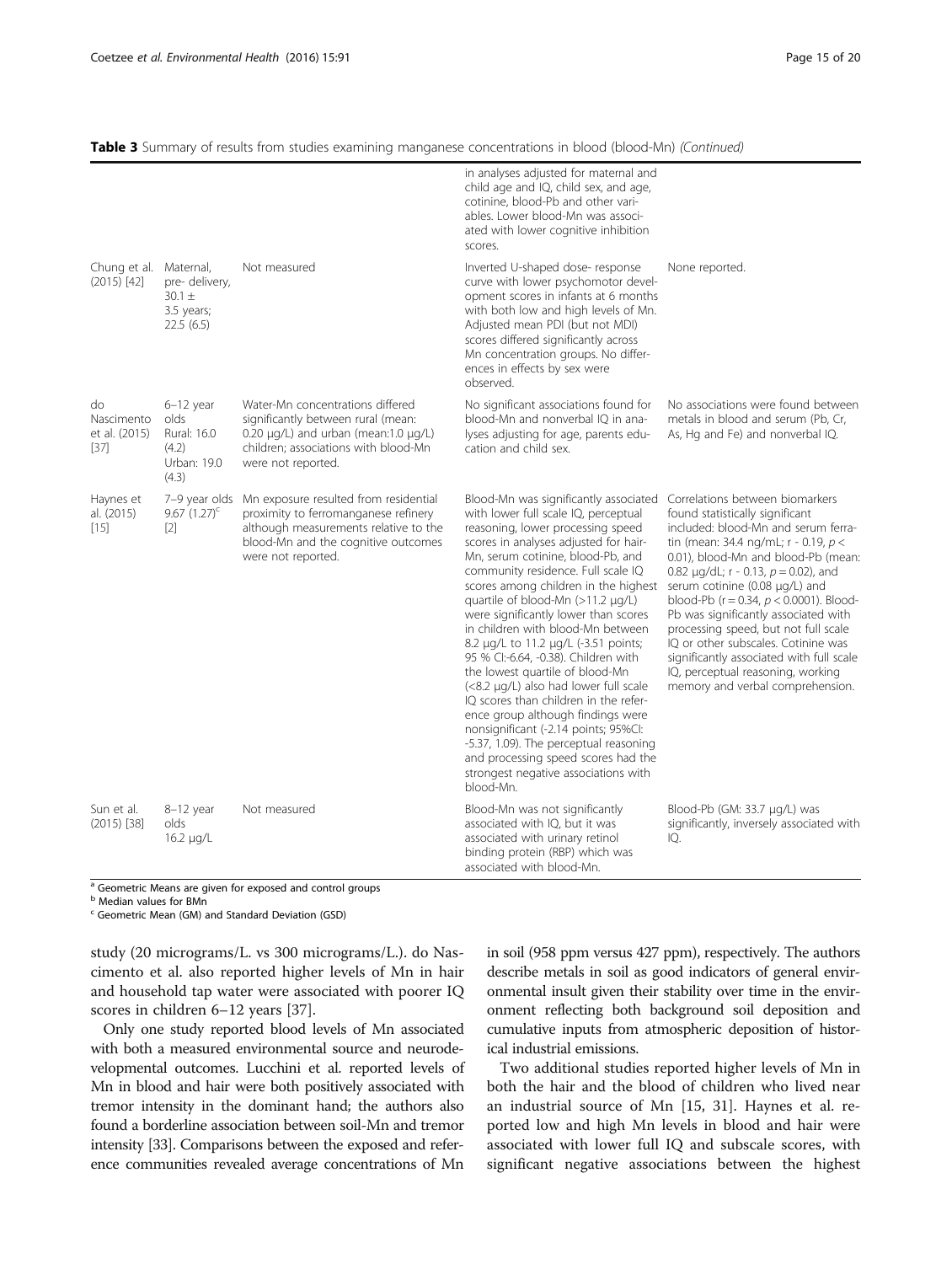<span id="page-15-0"></span>Table 4 Summary of results from studies examining manganese in teeth

| Study<br>Author<br>and<br>Publication<br>Date | Sample and<br>Mean Mn<br>Level<br>$(\mu q/L)$ , (SD)                                                                                                                                    | Association with<br>Environmental Mn                                                                      | Association with<br>Neurodevelopment                                                                                                                                                                                                                                                                                                                                                                                                                                                                                                                                                                                                                                                                                                                                                                                                                                                                                                                                             | Association<br>with Metals                                                                                                                                                                                                                                                                                                                                                                    |
|-----------------------------------------------|-----------------------------------------------------------------------------------------------------------------------------------------------------------------------------------------|-----------------------------------------------------------------------------------------------------------|----------------------------------------------------------------------------------------------------------------------------------------------------------------------------------------------------------------------------------------------------------------------------------------------------------------------------------------------------------------------------------------------------------------------------------------------------------------------------------------------------------------------------------------------------------------------------------------------------------------------------------------------------------------------------------------------------------------------------------------------------------------------------------------------------------------------------------------------------------------------------------------------------------------------------------------------------------------------------------|-----------------------------------------------------------------------------------------------------------------------------------------------------------------------------------------------------------------------------------------------------------------------------------------------------------------------------------------------------------------------------------------------|
| Ericson et<br>al. (2007)<br>$[52]$            | Children from a maternal prenatal<br>cohort that provided shed molars at<br>11-13 years. Mn concentrations<br>from teeth enamel were measured<br>but values not reported.               | None measured                                                                                             | Prenatal Mn levels, representing<br>exposures from the 20 <sup>th</sup> gestational<br>week were positively associated<br>with behavioral outcomes: higher<br>levels of disinhibition (36 months),<br>impulsivity (4.5 years), externalizing<br>and internalizing problems (1st and<br>3rd grades) and disruptive behaviors<br>(3 <sup>rd</sup> grade). No differences on<br>standardized tests of cognitive<br>ability or achievement. Analyses<br>were adjusted for mothers'<br>education, family income and child<br>ethnicity. Postnatal Mn levels,<br>representing exposures from<br>gestational weeks 62-64, only<br>correlated with teachers' reports of<br>externalizing behaviors (1 <sup>st</sup> and 3 <sup>rd</sup><br>grades).                                                                                                                                                                                                                                      | No association between pre- and<br>postnatal Mn $(r = 0.13, NS [1])$ , Mn<br>and Pb (prenatal $r = 0.09$ , NS;<br>postnatal $r = -0.08$ , NS).<br>A significant association was seen<br>with prenatal Mn and Fe ( $r = 0.74$ , $p$<br>< 0.001) but not postnatal Mn ( $r = -$<br>$.06, NS$ ).                                                                                                 |
| Gunier et<br>al. (2015)<br>$[45]$             | Children from a maternal prenatal<br>cohort provided shed teeth starting<br>at age 7. Mn from dentin of<br>deciduous teeth [2]<br>Prenatal: 0.51 (0.19)<br>Postnatal:<br>$0.20(0.23)$ . | Not reported, but<br>related to residential<br>proximity or use of<br>agricultural fungicides<br>with Mn. | Prenatal Mn levels were not<br>associated with MDI or PDI at 6, 12<br>or 24 months and no interactions<br>by sex.<br>A two-fold increase in postnatal<br>dentin- Mn levels was associated<br>with small, significant decreases in<br>MDI at 6 and 12 months (but NS at<br>24 months). Postnatal dentin-Mn<br>levels were inversely related (but<br>NS) with PDI scores at 6 months,<br>but not 12 or 24 months.<br>Effect modification by sex was<br>reported with significant<br>interactions between prenatal Mn<br>and maternal hemoglobin (HGB) in<br>girls at 6 months.                                                                                                                                                                                                                                                                                                                                                                                                     | Girls whose mothers had lower<br>prenatal hemoglobin (HGB,<br><11.6 g/dL) had a decrease of 10.5<br>points (95%Cl: -16.2, -4.8; $n = 38$ ) on<br>the MDI and 11.6 points (95%Cl:<br>19.3, -3.9) on the PDI per two-fold<br>increase in prenatal Mn at<br>6 months.<br>No interactions with blood-Mn and<br>blood-Pb observed or any relation-<br>ships with neurodevelopment at<br>24 months. |
| Mora et al.<br>$(2015)$ [39]                  | Children from two integrated<br>prenatal cohort samples provided<br>teeth at 7-9 years.<br>Mn from dentin of deciduous teeth:<br>Prenatal: 0.46 (1.48);<br>Postnatal: 0.14 (2.47)       | None reported, but<br>exposure related to<br>agricultural exposures<br>to Mn-containing<br>fungicides.    | Behavior: No significant associations<br>for prenatal Mn and behavioral<br>outcomes in children ages 7, 9 or<br>10.5 years. Higher postnatal Mn was<br>significantly associated with<br>maternal reports of hyperactive,<br>internalizing and externalizing<br>behaviors for children aged 7 years,<br>but not at older ages.<br>Cognition: Neither prenatal nor<br>postnatal Mn was consistently and<br>significantly associated with<br>cognitive outcomes. A sex effect<br>was shown only for boys with a<br>positive, significant relationship<br>between postnatal Mn and<br>cognitive scores (full scale, verbal<br>comprehension, and perceptual<br>reasoning IQ) at ages 7 and<br>10.5 years, and working memory IQ<br>at 7 years.<br>Memory: Higher prenatal dentin Mn<br>levels associated with significantly<br>better memory scores for children<br>ages 9 and 10.5 and in sex stratified<br>analyses. Postnatal Mn levels were<br>not associated with memory scores | Higher prenatal Mn levels were<br>associated (NS) with poorer visual<br>spatial memory outcomes at<br>9 years and poorer cognitive scores<br>at 7 and 10. 5 years in children with<br>higher Pb levels (≥0.8 µg/dL).                                                                                                                                                                          |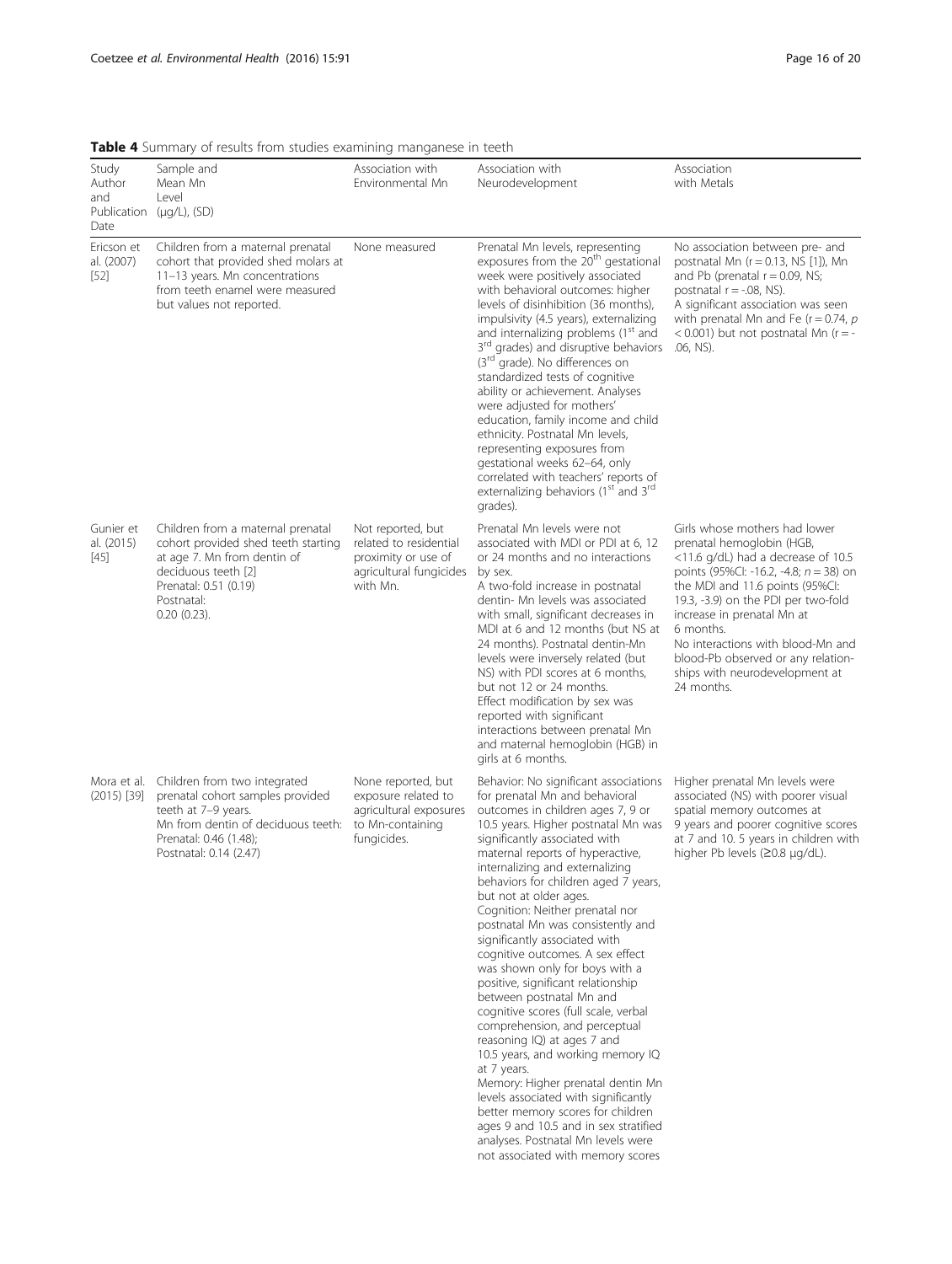| <b>Table 4</b> Summary of results from studies examining manganese in teeth (Continued) |  |  |  |  |
|-----------------------------------------------------------------------------------------|--|--|--|--|
|                                                                                         |  |  |  |  |

| in analyses of all children. Sex-<br>stratified analyses revealed higher<br>Mn significantly associated with bet-<br>ter memory scores at 9 and 10.<br>5 years in boys.<br>Motor function: No consistent,<br>significant associations of prenatal<br>Mn with motor function for all<br>children. Sex-stratified analyses<br>showed higher dentin Mn levels<br>significantly associated with better<br>motor function only in boys (finger<br>tap Z-score at 7 years), Luria-<br>Nebraska Motor Scale at 10.5 years). |
|----------------------------------------------------------------------------------------------------------------------------------------------------------------------------------------------------------------------------------------------------------------------------------------------------------------------------------------------------------------------------------------------------------------------------------------------------------------------------------------------------------------------|
|                                                                                                                                                                                                                                                                                                                                                                                                                                                                                                                      |
| Postnatal Mn levels showed no con-                                                                                                                                                                                                                                                                                                                                                                                                                                                                                   |
| sistent, significant associations for all                                                                                                                                                                                                                                                                                                                                                                                                                                                                            |
| children, but sex effects show                                                                                                                                                                                                                                                                                                                                                                                                                                                                                       |
| higher dentin Mn levels associated                                                                                                                                                                                                                                                                                                                                                                                                                                                                                   |
| with significantly better motor func-                                                                                                                                                                                                                                                                                                                                                                                                                                                                                |
| tion scores only in boys at 7 years.                                                                                                                                                                                                                                                                                                                                                                                                                                                                                 |
|                                                                                                                                                                                                                                                                                                                                                                                                                                                                                                                      |

<sup>a</sup> NS refers to a statistical association that is not significant

**b** Geometric Means and Standard Deviations

versus middle two quartiles of blood-Mn (ß -3.51; 95 % CI: -6.64, -0.38) and hair-Mn (ß -3.66; 95 % CI: -6.9, -0.43) and full scale IQ in children ages 7–8 years [\[15](#page-18-0)]. Riojas-Rodriguez et al. found hair-Mn was inversely associated with verbal IQ (ß -0.29; 95%CI: -0.51, -0.08), performance IQ (ß -0.08; 95%CI: -0.32, -0.16), and total IQ (ß -0.20; 95%CI: -0.42, 0.02), in children ages 7–11 years [[31\]](#page-19-0). The authors reported the 24 h median Mn in PM10 in exposed communities  $(0.13 \text{ micrograms/m}^3)$ was higher than the exposed communities (0.02 micro $grams/m<sup>3</sup>$ ).

Finally, Kahn et al. reported an inverse association between Mn in drinking water and children's annual test scores in mathematics [[58](#page-19-0)]. Levels of Mn in water above 400 micrograms/L (the former WHO standard) was associated with a 6.4 percentage score loss  $(95 % CI = 0.5,$ 12.3) in test scores. This study did not test any Mn biomarkers, but a prior paper showed a lack of association between blood-Mn and water-Mn [[29\]](#page-19-0).

#### **Discussion**

A growing body of literature has examined the association of increased levels of Mn with neurodevelopmental effects in children from across the world. The evidence is most consistent in studies reporting decrements in IQ scores among primary school-aged children exposed to excessive levels of Mn. However, the inconsistency of findings in other studies reflects, in part, the considerable variation in study design including the source of Mn (water, air, or soil), exposure pathway (ingestion or inhalation), biomarkers measured (blood, hair, teeth, urine), study population (age, sex, and developmental and nutritional status) and neurological outcomes examined (IQ, motor skills, infant or early childhood development).

A recent pilot study tested the use of fMRI to reveal specific brain changes associated with Mn exposure. The findings revealed long-term exposure to Mn in the first stage of life can decrease olfactory function. There was also evidence that Mn exposure can adversely affect the functionality of the limbic system which the authors describe as suggestive of an alteration of the brain network in addressing emotional responses [[59](#page-19-0)]. While scientifically promising, this approach may be less feasible for large, population studies of infants and young children given the expense and potential resistance of parents to having their children scanned for research in the absence of disease. However, with further testing in larger samples this approach could complement the use of biomarkers in studies of Mn exposure.

While relatively few studies investigated Mn exposures with biomarkers and neurodevelopment outcomes in infants, those studies using prospective study designs provided compelling evidence of the adverse effect of Mn. Biomakers of Mn using cord blood or serum provided a temporal association between fetal Mn exposures and later outcomes including cognitive and language development scores in 2 year olds [\[28\]](#page-19-0), attention and nonverbal memory and hand skills in 3 year olds [\[43\]](#page-19-0), and behavioral neurological development in newborns [\[57\]](#page-19-0).

Measurement of Mn deposits in shed teeth provided insights more precise than those of cord blood or serum into the timing of early life exposures. While the CHA-MACOS study is a large and comprehensive study of potential neurodevelopmental effects from pre-and postnatal dentin-Mn exposure in school-aged children [[39](#page-19-0), [45\]](#page-19-0), the findings raise questions as the direction of the effects observed with higher levels pre- and postnatal Mn included both adverse effects with behavioral outcomes and positive effects with better memory abilities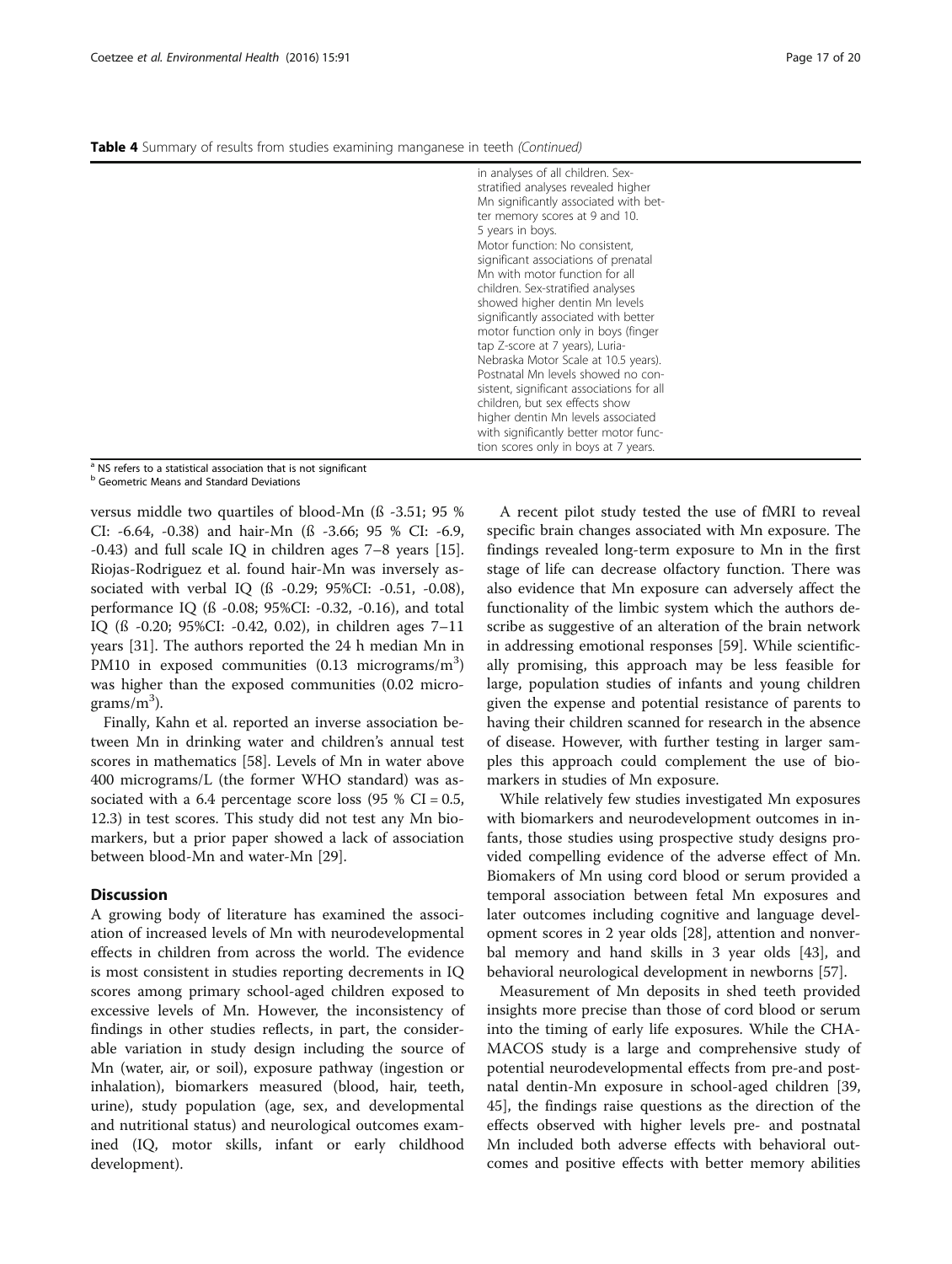[[39\]](#page-19-0) inconsistent with other studies of school age children reporting higher Mn levels associated with poorer memory [[4, 16](#page-18-0), [54](#page-19-0)] and cognitive outcomes [[15, 16,](#page-18-0) [31](#page-19-0), [32, 35](#page-19-0)–[37](#page-19-0)]. These authors posit the inconsistent findings may be due to differences in the exposure matrix used to quantify Mn levels or Mn exposure pathways or possibly that the levels of Mn in their sample could be within the range at which Mn acts as a beneficial nutrient rather a than a neurotoxicant suggesting a need for additional research [\[39](#page-19-0)].

Based on the studies reviewed here, hair-Mn was the most frequently examined biomarker, and it was consistently associated with lower child IQ scores suggesting hair may be the most consistent and valid biomarker for Mn to date for children in population studies. While blood-Mn was associated with a range of neurodevelopmental outcomes, the findings across studies were inconsistent.

Bouchard and colleagues acknowledged the lack of consensus on an optimal biomarker of exposure to Mn and blood-Mn levels can vary widely in the short-term and likely does not reflect long-term exposure [\[32\]](#page-19-0). Oulhote et al. reported that blood and urine are poor measures of Mn exposure [[47\]](#page-19-0).

In contrast, hair-Mn is posited by these investigators as a more consistent and valid biomarker of Mn. Bouchard et al. reported that hair-Mn will reflect the metal uptake averaged over the duration of the follicle formation although the mechanism of Mn uptake into hair is not well understood [\[32\]](#page-19-0). Hair typically grows 1 cm per month thereby providing an exposure estimate of 1–6 months [[15\]](#page-18-0). Lucchini et al.'s preliminary analysis of hair biomarkers of Mn suggests it may be a better measure of integrated exposure and body burden over the prolonged period of hair growth, relative to biomarkers of blood or urine Mn, due to its rapid homeostatic control [[33\]](#page-19-0). However, variability in hair-Mn concentrations may be related to various factors including difference in exposure, pharmacokinetics, hair pigmentation and issues of sample collection and cleaning [\[15](#page-18-0)]. Hair analysis for Mn requires rigorous cleaning procedures to minimize contribution of external Mn contamination without comprising endogenously incorporated Mn [[33, 60\]](#page-19-0).

Interpretation of Mn levels in hair must be carefully evaluated because Mn levels may be higher in some hair types than others (i.e., in darker hair), and because dye, bleach or other topical treatment may either contaminate hair or effect Mn incorporation into its structure [[61](#page-19-0), [62\]](#page-19-0), although topical hair treatment is less relevant for studies of children. Additionally, in a pilot study in progress we have found some infants lack sufficient hair to analyze.

The literature also lacks sufficient analyses of the connections between the environmental source, the internal dose and the associated neurodevelopmental and cognitive outcomes. Studies reported findings supporting the exposure-outcome relationship between Mn concentrations in water, hair and adverse outcomes in child neurodevelopment [\[32, 37, 47](#page-19-0)]. In contrast, investigators who collected data on well water-Mn, blood-Mn and neurological outcomes failed to demonstrate an association between Mn concentrations in water and blood [[18, 29, 30\]](#page-19-0). However, a statistically significant and dosedependent association between water-Mn concentrations and IQ scores (Full Scale, Performance and Verbal) was reported [\[18](#page-19-0)]. This result is important as it provides strong evidence that ingestion of drinking water is a major source of environmental Mn potentially related to adverse neurodevelopment.

Few studies provided evidence of the association of environmental sources, biomarkers of Mn and neurodevelopment outcomes. Torres-Agustín et al. reported significantly higher Mn in blood and hair in an exposed (versus control) group with respiratory exposure to fine particulate matter of 2.5 microns or less in width, although only hair-Mn was significantly associated with poorer neurological outcomes [\[54](#page-19-0)]. This is important, though they did not report how increases in air Mn content affected Mn biomarker levels. However, Lucchini et al. reported evidence of both blood-Mn and hair-Mn being associated with increased tremor intensity in the dominant hand, and a borderline association between soil-Mn and tremor intensity. These authors report that the soil-Mn reflects past or cumulative exposures [\[33](#page-19-0)]. Future studies also need to quantify the association between environmental sources and selected biomarkers.

Finally, it is important that the continuum of exposure is carefully measured given the possibility of an inverted U-shaped association between Mn exposure and children's health, neurodevelopment and cognitive outcomes. Ultimately, if public health programs are to provide prevention guidance for specific exposure sources such as drinking water, PM10 and soil regarding over-exposure to Mn, the threshold of beneficial Mn exposure must also be identified to ensure children receive the optimal benefit and the safe limit relative to their age and duration of exposure.

#### Conclusion

With evidence mounting for the negative impact of Mn on children, research is needed to address the gaps in the literature that would help elucidate safe levels of Mn exposure for fetuses, infants and children. There is a particular need for a consistent measurement approach to biomarkers of Mn, as well as for environmental exposure sources and neurological outcomes, to make research findings comparable across studies. Additionally, feasibility issues are important when selecting biomarkers of exposure. The most promising Mn biomarker to date for the study of children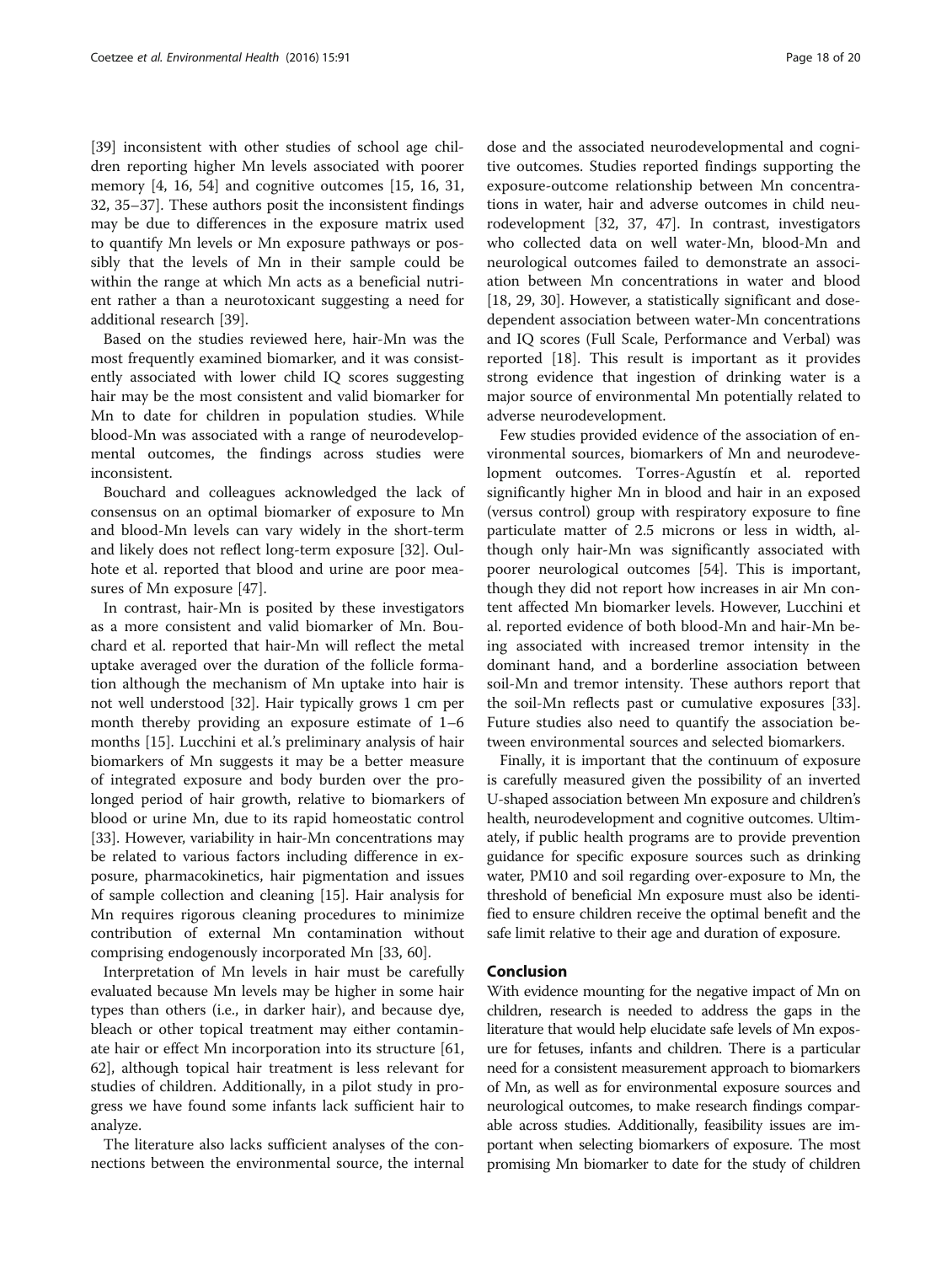<span id="page-18-0"></span>is hair, but hair collection is not feasible for all infants and cleaning exogenous contamination of hair requires particular attention to evidence-based procedures. While cord blood appears an effective biomarker for measuring fetal exposure, it is logistically challenging and expensive to collect if study participants give birth at multiple hospitals. The use of teeth as a biomarker of Mn is intriguing, but it requires a minimum of 8 years from enrollment of pregnant women before children start to shed teeth that can be analyzed for Mn concentrations. The scientific and practical challenges of selecting the best biomarkers of Mn in children suggests the need for novel applications of additional biomarkers of chronic exposure to Mn. to help inform the science and ultimately determine public health prevention policies particularly for fetuses and infants given their heightened vulnerability to excessive Mn.

#### Acknowledgements

Not applicable.

#### Funding

This study was funded through the Consortium on Law and Values in Health, Environment and the Life Sciences, University of Minnesota. The Consortium was not involved in any phase of the research for or writing of this paper.

#### Availability of data and materials

Not applicable (i.e., this paper is a review of the literature).

#### Authors' contributions

DC conducted the original literature search, critically reviewed the human studies, drafted the paper and developed the tables. PM conceived of the paper, critically reviewed the human studies, revised drafts and supervised DC's work. RR drafted manuscript sections on the preclinical studies on the effects of excess Mn exposure on neurodevelopment and the pathways involved and reviewed all drafts of the paper. LH critically reviewed studies assessing Mn intake via diet, water and infant feeding practices and reviewed all drafts of the paper. MG helped conceptualize the paper and reviewed all drafts of the paper. IS helped conceptualize the paper, reviewed all drafts of the paper and oversaw review of the scientific content. All authors read and approved the final manuscript.

**Authors' information**<br><sup>1</sup> DC is a student at the School of Medicine, University of Minnesota.

<sup>2</sup> PM is the Bond Professor of Environmental and Occupational Health Policy in the School of Public Health, University of Minnesota.

<sup>3</sup> RR is an Associate Professor in Pediatrics, at the School of Medicine and a clinical neonatologist at the Neonatal Intensive Care Unit of the University of Minnesota Masonic Children's Hospital.

 $4$  LH is a Professor and Director for the Nutrition Coordinating Center in the Division of Epidemiology and Community Health, School of Public Health, University of Minnesota.

<sup>5</sup> MG is the Martin Lenz Harrison Land Grant Chair, Professor in Pediatrics and Institute of Child Development, Director of the Division of Neonatology and Director of the Center for Neurobehavioral Development in the School of Medicine, University of Minnesota.

<sup>6</sup> IS an Associate Professor in the Division of Environmental Sciences, School of Public Health and the Masonic Cancer Center at the University of Minnesota.

#### Competing interests

The authors declare they have no competing interests.

#### Consent for publication

Not Applicable.

#### Ethics approval and consent to participate

Not Applicable.

#### Author details

<sup>1</sup>Medical School, University of Minnesota, 420 Delaware Street SE, Minneapolis, MN 55455, USA. <sup>2</sup> Division of Environmental Health Sciences, School of Public Health, University of Minnesota, Mayo Building, MMC 807, 420 Delaware St. SE, Minneapolis, MN 55455, USA. <sup>3</sup>Neonatology Division University of Minnesota, Mayo Mail Code 391, 420 Delaware St. SE, Minneapolis, MN 55455, USA. <sup>4</sup>School of Public Health, University of Minnesota, 300 West Bank Office Building 1300 S 2nd St, Minneapolis, MN 55454, USA. <sup>5</sup>Martin Lenz Harrison Land Grant Chair, Pediatrics and the Institute of Child Development, Center for Neurobehavioral Development, University of Minnesota, 717 Delaware Street SE, Ste. 333, Minneapolis, MN 55414, USA. <sup>6</sup>Division of Environmental Health Sciences, School of Public Health, University of Minnesota, 420 Delaware St SE, MMC 807, Minneapolis, MN 55454, USA.

## Received: 24 December 2015 Accepted: 23 August 2016

#### References

- 1. Polanczyk G, de Lima MS, Horta BL, Biederman J, Rohde LA. The worldwide prevalence of ADHD: a systematic review and metaregression analysis. Am J Psychiatry. 2007;164(6):942–8.
- 2. Bloom B, Jones LI, Freeman G. Summary health statistics for U.S. children: National Health Interview Survey, 2012. Vital Health Stat. 2013;10(258):1–81.
- Akinbami LJ, Liu X, Pastor PN, Reuben CA. Attention deficit hyperactivity disorder among children aged 5-17 years in the United States, 1998-2009. NCHS Data Brief. 2011;70:1–8.
- 4. Grandjean P, Landrigan PJ. Neurobehavioral effects of developmental toxicity. Lancet Neurol. 2014;13(3):330–8.
- 5. Fechter LD. Distribution of manganese in development. Neurotoxicology. 1999;20(2-3):197–201.
- 6. Erikson KM, Thompson K, Aschner J, Aschner M. Manganese neurotoxicity: a focus on the neonate. Pharmacol Ther. 2007;113(2):369–77.
- 7. Dorman DC, Struve MF, Vitarella D, Byerly FL, Goetz J, Miller R. Neurotoxicity of manganese chloride in neonatal and adult CD rats following subchronic (21-day) high-dose oral exposure. J Appl Toxicol. 2000;20(3):179–87.
- 8. Aschner M. Manganese: brain transport and emerging research needs. Environ Health Perspect. 2000;108 Suppl 3:429–32.
- 9. Hernández RB, Farina M, Espósito BP, Souza-Pinto NC, Barbosa Jr F, Suñol C. Mechanisms of manganese-induced neurotoxicity in primary neuronal cultures: the role of manganese speciation and cell type. Toxicol Sci. 2011;124(2):414–23.
- 10. Kern CH, Stanwood GD, Smith DR. Preweaning manganese exposure causes hyperactivity, disinhibition, and spatial learning and memory deficits associated with altered dopamine receptor and transporter levels. Synapse. 2010;64(5):363–78.
- 11. Betharia S, Maher TJ. Neurobehavioral effects of lead and manganese individually and in combination in developmentally exposed rats. Neurotoxicology. 2012;33(5):1117–27.
- 12. Erikson KM, Syversen T, Aschner JL, Aschner M. Interactions between excessive manganese exposures and dietary iron-deficiency in neurodegeneration. Environ Toxicol Pharmacol. 2005;19(3):415–21.
- 13. Aschner M, Guilarte TR, Schneider JS, Zheng W. Manganese: recent advances in understanding its transport and neurotoxicity. Toxicol Appl Pharmacol. 2007;221(2):131–47.
- 14. Zoni S, Lucchini RG. Manganese exposure: cognitive, motor and behavioral effects on children: a review of recent findings. Curr Opin Pediatr. 2013; 25(2):255–60.
- 15. Haynes EN, Sucharew H, Kuhnell P, Alden J, Barnas M, Wright RO, et al. Manganese exposure and neurocognitive outcomes in rural school-age children: the communities actively researching exposure study (Ohio, USA). Environ Health Perspect. 2015;123(10):1066–71.
- 16. Wright RO, Amarasiriwardena C, Woolf AD, Jim R, Bellinger DC. Neuropsychological correlates of hair arsenic, manganese, and cadmium levels in school-age children residing near a hazardous waste site. Neurotoxicology. 2006;27(2):210–6.
- 17. Bouchard M, Laforest F, Vandelac L, Bellinger D, Mergler D. Hair manganese and hyperactive behaviors: pilot study of school-age children exposed through tap water. Environ Health Perspect. 2007;115(1):122–7.